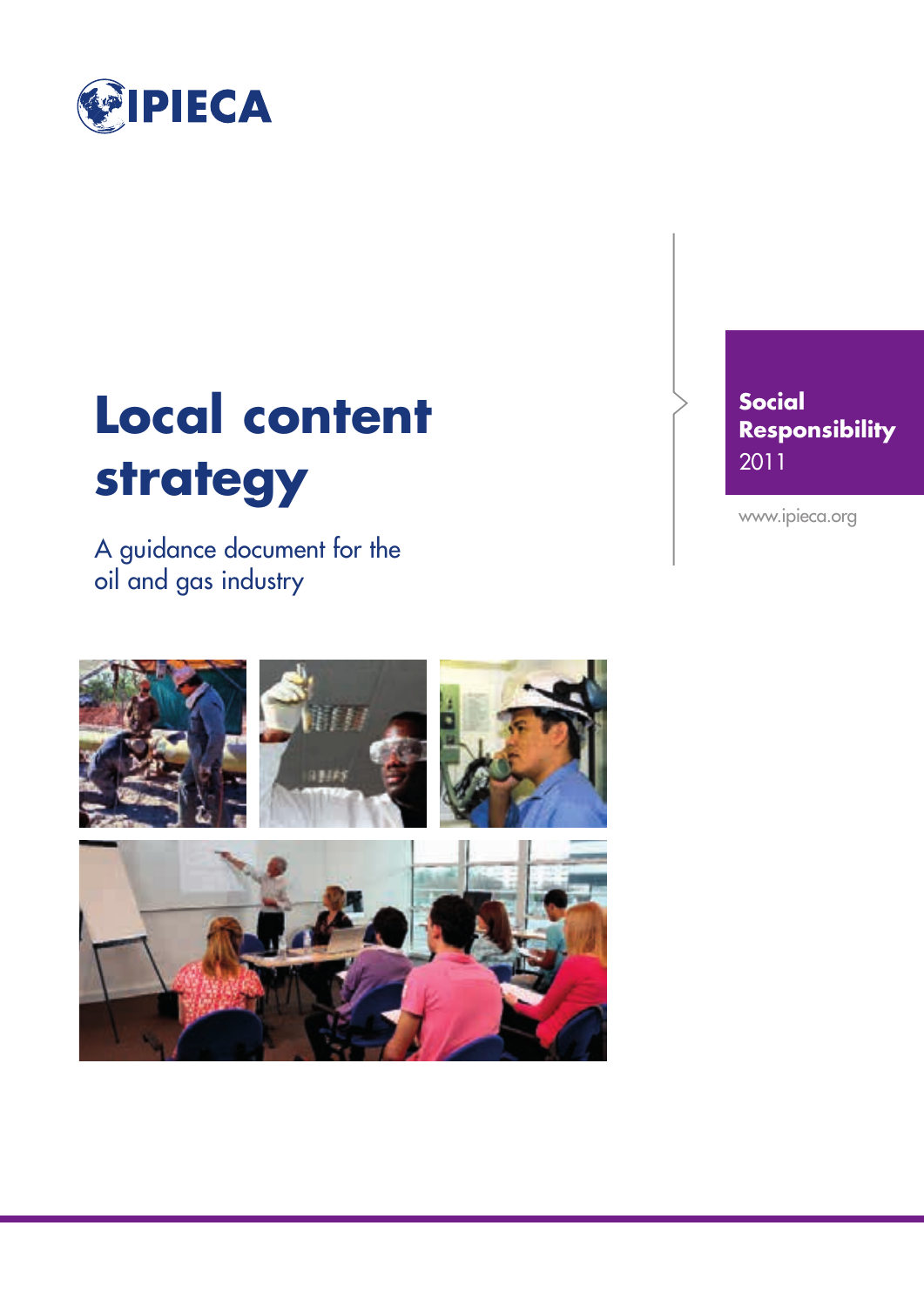

#### The global oil and gas industry association for environmental and social issues

5th Floor, 209–215 Blackfriars Road, London SE1 8NL, United Kingdom Telephone: +44 (0)20 7633 2388 Facsimile: +44 (0)20 7633 2389 E-mail: info@ipieca.org Internet: www.ipieca.org

© IPIECA 2011 All rights reserved.

No part of this publication may be reproduced, stored in a retrieval system, or transmitted in any form or by any means, electronic, mechanical, photocopying, recording or otherwise, without the prior consent of IPIECA.

This publication is printed on paper manufactured from fibre obtained from sustainably grown softwood forests and bleached without any damage to the environment.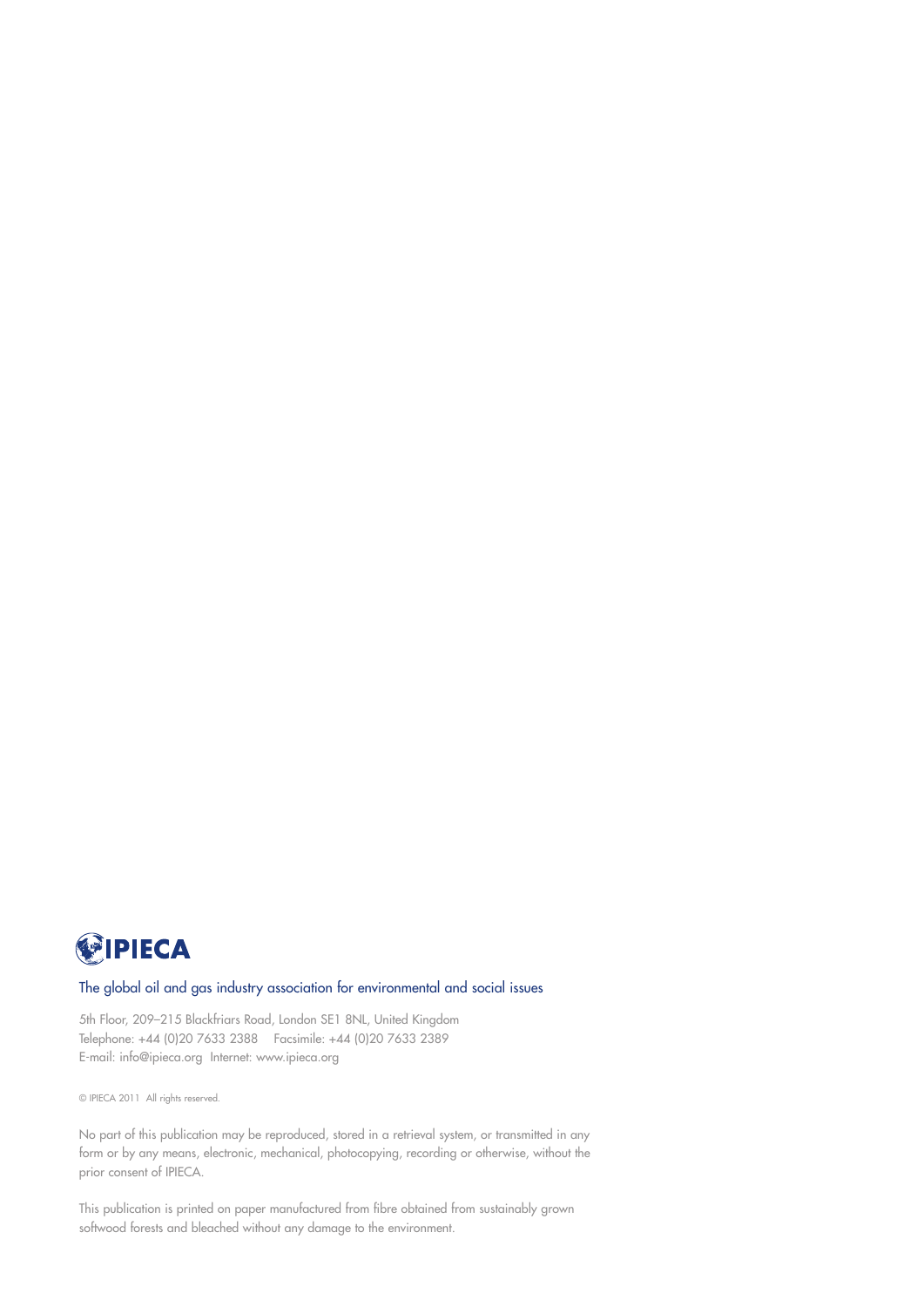## **Local content strategy**

A guidance document for the oil and gas industry

**Acknowledgements**

This document was prepared by the IPIECA Local Content Task Force, under the auspices of the Social Responsibility Working Group. IPIECA gratefully acknowledges the assistance of Petter Matthews and Matthew Lynch of Engineers Against Poverty in preparing this document.

All photographs reproduced courtesy of ©Shutterstock.com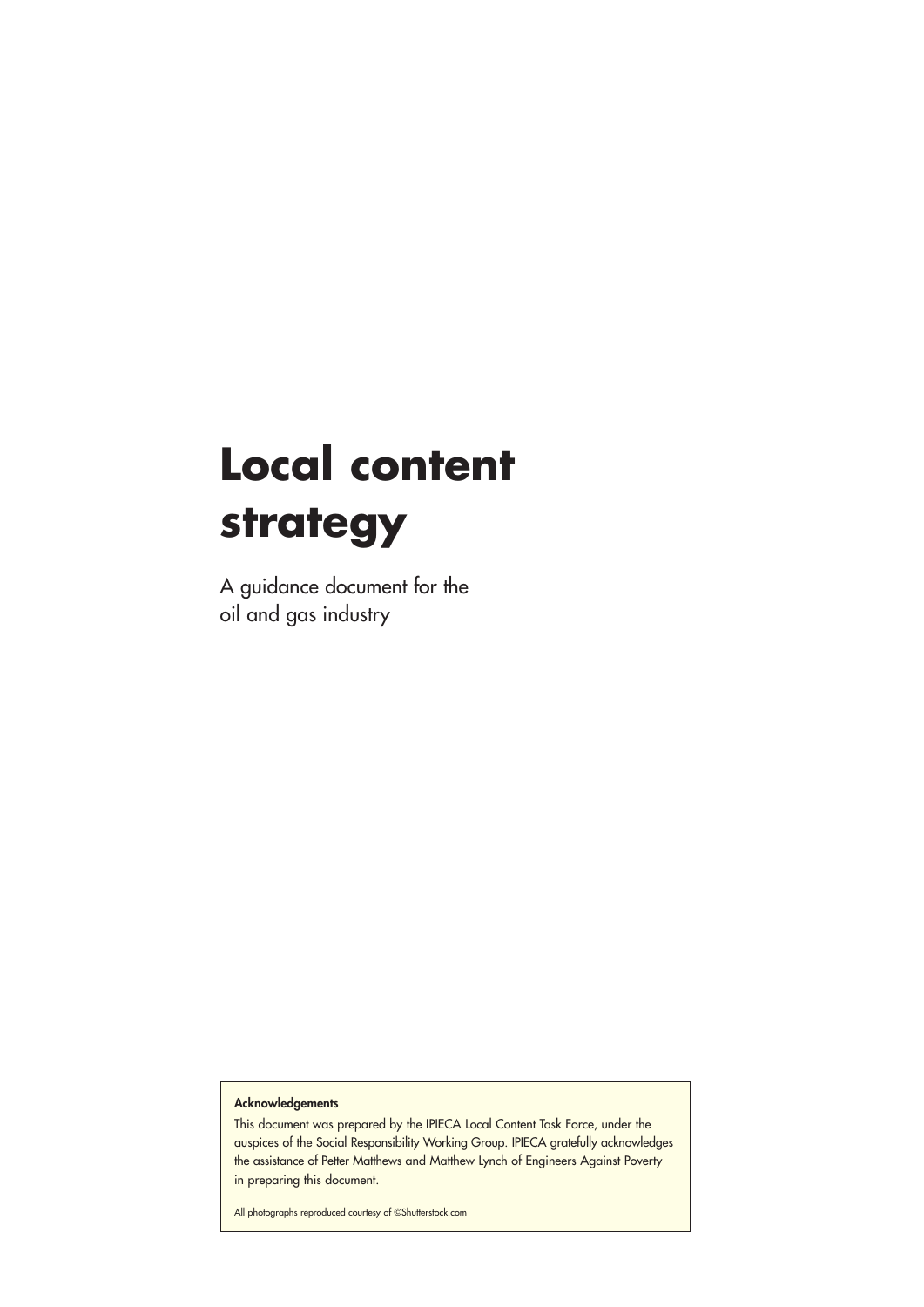### **Contents**

| Executive summary                                    | 1  |
|------------------------------------------------------|----|
| <b>Part 1: Introduction</b>                          | З  |
| Developing a local content strategy                  | ◢  |
| Understanding local context                          | 4  |
| Regulatory requirements                              | 6  |
| <b>Business drivers</b>                              | 7  |
| Stakeholder expectations                             | 8  |
| <b>Part 2: Capacity development</b>                  | 9  |
| Workforce development                                | 10 |
| Employment policies                                  | 10 |
| Training and skills development                      | 10 |
| Accelerated staff progression                        | 11 |
| Education and training institutions                  | 11 |
| Construction phase employment                        | 12 |
| Supplier development                                 | 13 |
| Procurement policy                                   | 13 |
| Modifying procurement strategies and systems         | 13 |
| Part 3: Implementing and sustaining<br>local content | 19 |
| Internal organization and coordination               | 20 |
| Working with other stakeholders                      | 21 |
| Infrastructure                                       | 22 |
| Measuring progress                                   | 23 |
| Summary-key success factors                          | 2Δ |
| Starting early                                       | 25 |
| Taking a long-term perspective                       | 26 |
| Free flowing, transparent information streams        | 28 |
| <b>References</b>                                    | 30 |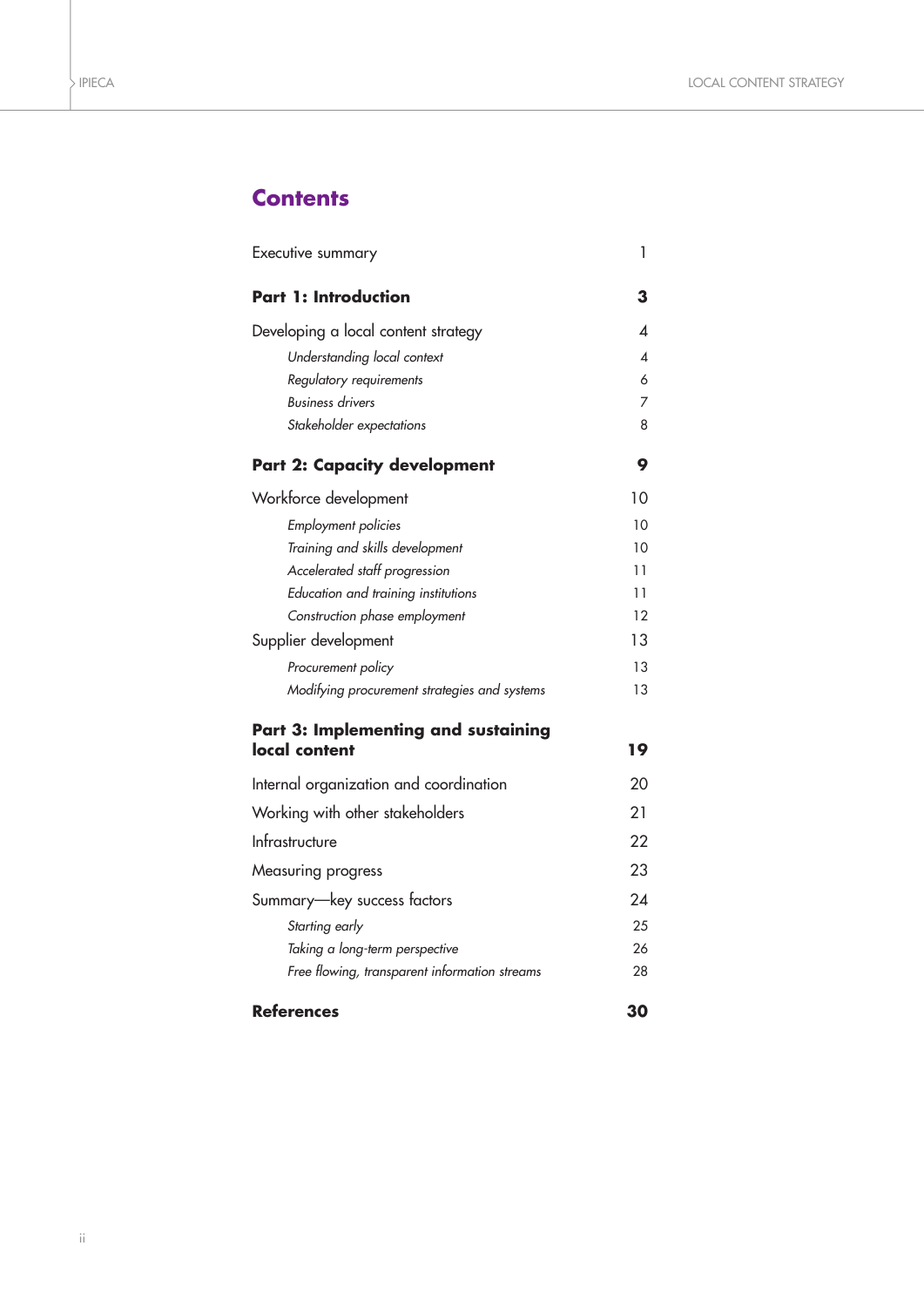## **Executive summary**

Many oil and gas producing states are introducing requirements for 'local content' into their regulatory frameworks. These requirements aim to create jobs, promote enterprise development and accelerate the transfer of skills and technologies. Local content has therefore become a strategic issue for the oil and gas industry—presenting both challenges and opportunities.

For the purposes of this document, 'local content' refers to the added value brought to a host nation (or region or locality) through:

- **●** workforce development:
	- employment of local workforce; and
	- training of local workforce; and
- **●** investments in supplier development:
	- developing supplies and services locally; and
	- procuring supplies and services locally.

*For the purpose of this document 'local content' captures local community content and national content in one term.* 

Local content can be measured on a project basis, affiliate basis and/or country aggregate basis.

This guidance document is based on IPIECA members' efforts to develop good practice in managing local content. It is aimed at practitioners and other company representatives with responsibility for this objective.

The guidance is divided into three sections:

- **● Part 1—Introduction:** discusses the business benefits of developing and implementing a local content strategy, including the types of data and analysis that may be used as inputs.
- **● Part 2—Developing capacity:** provides detail on developing the primary components of a local content strategy, including building local workforce and supplier capacity.
- **● Part 3—Implementing and sustaining local content:** focuses on key issues that practitioners can consider to help ensure the successful implementation of a local content strategic plan.

The experience of IPIECA members suggests that the time and effort invested in developing local content strategy can create social and commercial benefits that progress economic growth and contribute to sustainable development. Since every

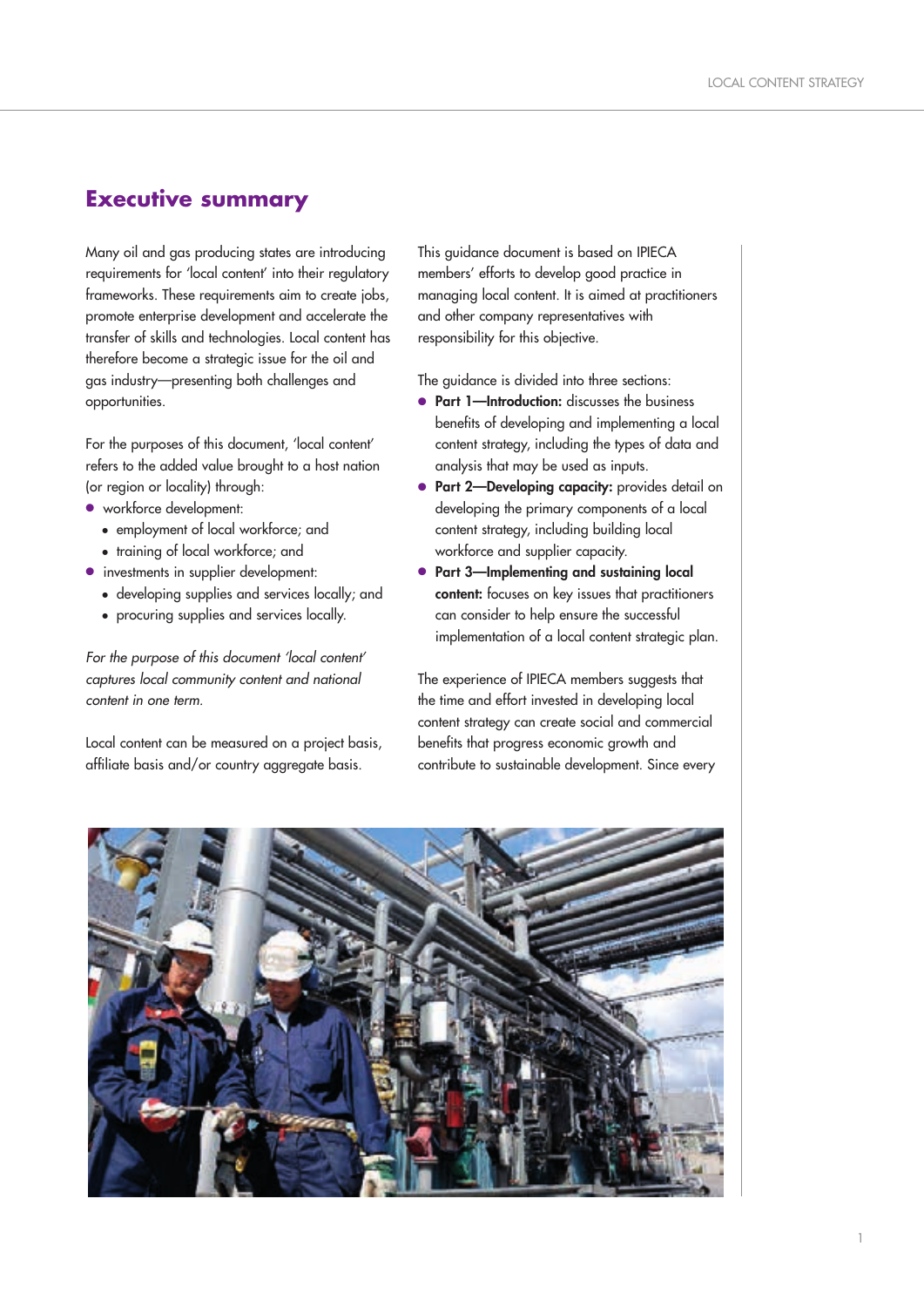oil and gas company is different, there is no single way to achieve a successful local content programme.

Important observations include the following:

- **●** A local content strategy is not a quick fix or a route to achieving short-term benefits. It requires planning, coordination, resources and perseverance to obtain improvements—which are often realized in the long term.
- **●** It is essential to communicate within the company the range of business benefits that can be gained through a local content programme in order to justify the time and effort involved. This communication can include a wide range of internal stakeholders across different business functions such as human resources, procurement, public and government affairs, etc.).
- **●** An effective local content strategy can assist companies in meeting regulatory requirements, contributing to sustainable development and protecting their commercial interests.
- **●** Practitioners should avoid becoming solely focused on meeting internal and external reporting requirements.
- **●** A strategic approach to local content has realistic targets that contribute to lasting benefits in the long term. Targets that are beyond the existing capacity of local industry or the absorptive capacity of particular assets may create inefficiencies. These result in higher costs, lower government revenues and less competition.
- **●** Established procurement practice tends to focus on cost and efficiency—factors that favour established businesses and global supply chains. While there may be a short-term cost premium in developing local suppliers, in the long term a reliable local supply chain can offer better overall value.

Actions for achieving local content objectives include four key factors. These are:

- **●** thoroughly analysing the local context;
- **●** starting early in the project life cycle to consider how and when to intervene;
- **●** taking a long-term perspective; and
- **●** effectively managing information flows and transparency.

Although companies have made considerable progress in advancing local content, it remains an emerging issue. As such, it requires more time and effort to improve practices.

IPIECA will continue to support these efforts and welcomes comments on this document and additional examples of good practice.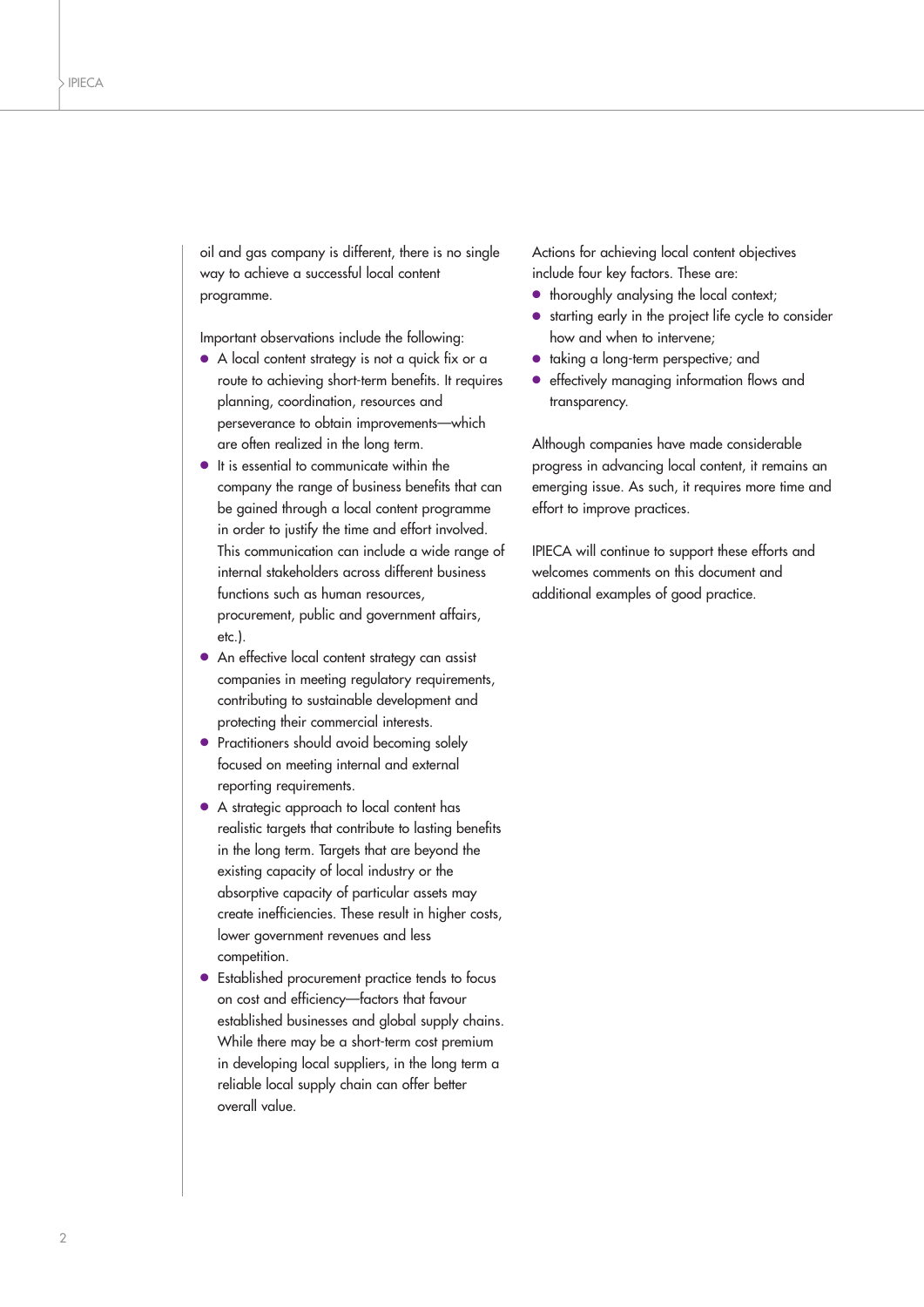## **Part 1:**

## **Introduction**

About 90% of new hydrocarbon production in the next 20 years will come from developing countries (Baker III Institute, 2007). Many of these nations have understandably introduced 'local content' requirements into the regulatory frameworks governing natural resource developments. The aim is to create jobs, promote enterprise development and acquire new skills and technologies.

These new local content regimes pose both risks and opportunities for oil and gas companies. For example, operators and international contractors may face unrealistic expectations or targets from host governments or communities seeking quick results; opportunities come from longer-term efforts focused on helping to develop local businesses and employees.

Given the growing importance of local content, many companies regard the concept as a strategic issue that can have a direct impact on a range of core business functions, such as business development, procurement and operations.

In response, companies have begun to develop innovative tools and approaches aimed at meeting local content requirements and contributing to sustainable economic growth. At the same time, these efforts can protect and enhance companies' own commercial interests.

IPIECA members are leading the way in developing good practice for managing local content, capitalizing on business benefits while minimizing the challenges. This practitioners' guide draws on that experience and will help in developing corporate support of local content objectives.

#### **Local content defined**

Local content is the added value brought to a host nation (and regional and local areas in that country) through the activities of the oil and gas industry. This may be measured (by project, affiliate, and/or country aggregate) and undertaken through:

- **●** Workforce development:
	- employment of local workforce; and
	- training of local workforce.
- **●** Investments in supplier development:
	- developing supplies and services locally; and
	- procuring supplies and services locally.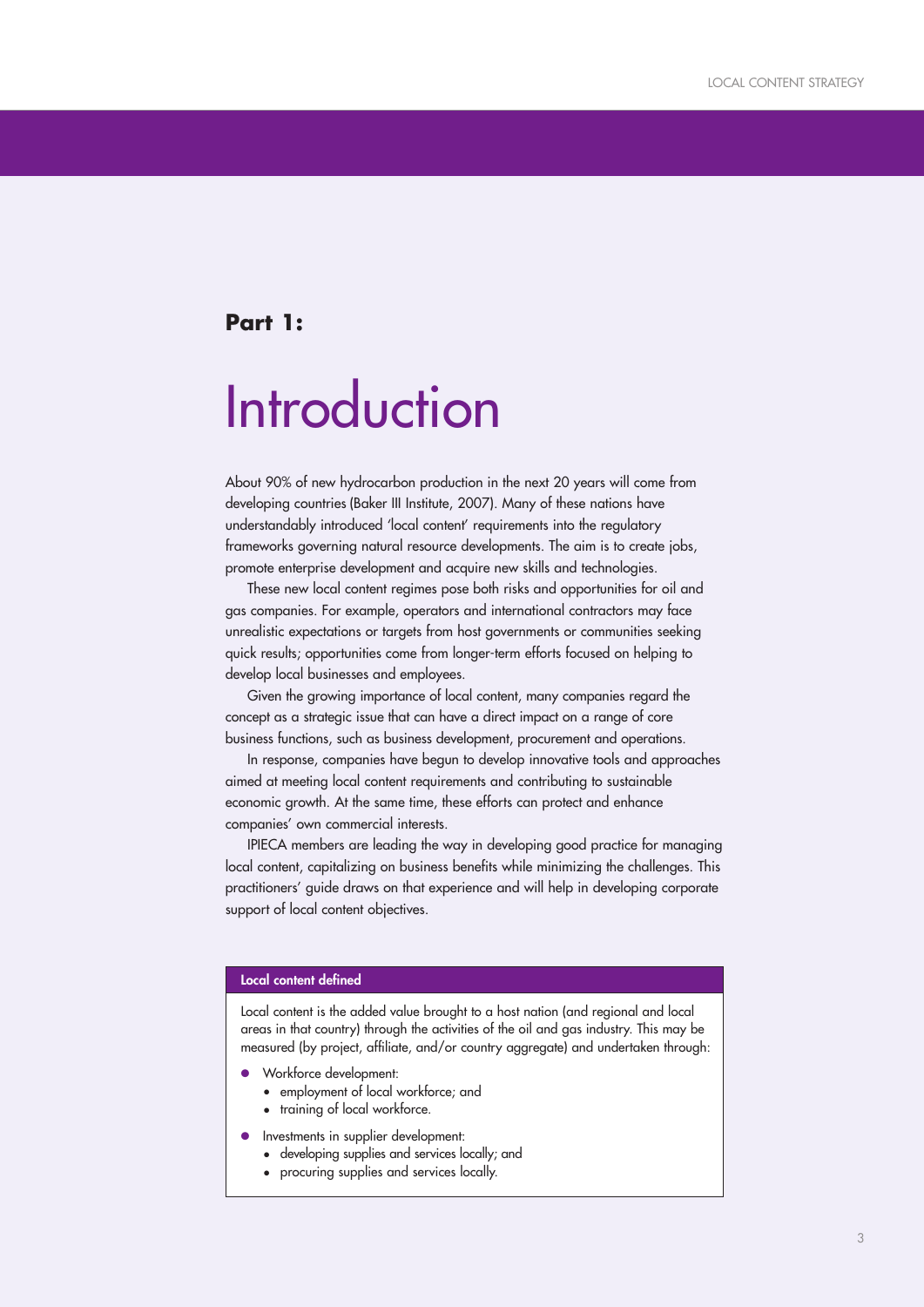## **Developing a local content strategy**

*'A stable and predictable business environment supports the delivery of successful local content programmes.'*

Source: interview with ExxonMobil

*'Our Nigerian content development strategy has the goal of facilitating the development of competencies, capabilities and competitiveness of Nigerian contractors.'*

> Source: interview with Shell

Successful local content programmes are shaped by a clear understanding of the business benefits and a well-defined strategic plan. Detailed understanding of the local context is imperative. That means avoiding prescriptive solutions.

Practitioners should concentrate on the key drivers in achieving local content: requidatory requirements, business and stakeholder expectations—including those internal to the company.

The advantages of having a local content strategic plan include:

- **●** reductions in operational costs by keeping expatriate staff to a minimum;
- **●** smoother flowing supplies of goods and services;
- **●** a consistently renewed licence to operate; and
- **●** enhanced engagement with stakeholders.

With those advantages in mind, the strategic plan should focus on enhancing the capabilities of the local workforce. This is done through employment, training and investment in the local supply base by means of procurement and development.

#### *Drivers of a successful strategy*

- **● Local context:** Objectives should be based on a thorough understanding of the local context. This knowledge enables planners to define what is realistic and achievable. Particularly important are the demand-side requirements, the supplyside capabilities, and any barriers that limit local participation.
- **● Regulatory requirements:** Regulatory requirements may define explicit targets or objectives for local content development.
- **Business expectations:** There are an increasing number of strategic and commercial reasons behind the move for local content. By identifying them in each case, companies can justify applying the necessary resources and management effort and simultaneously identify the functions and areas of the business that should be involved.

**● Stakeholder expectations:** These should help define objectives, particularly when key stakeholder expectations are not explicitly part of regulatory requirements or the defined business case.

## Understanding local context

Knowing the neighbourhood enables companies to understand the importance of local context in terms of demand-side requirements, supply-side capabilities, and the barriers that limit local worker and local company participation. These factors vary by location, the nature of the project and the stage of the project life cycle.

Experience demonstrates that targets beyond the existing capacity of local industry or the absorptive capacity of particular assets can result in greater costs, lower government revenues and less competition (Nordas *et al.*, 2003).

Thorough analysis of the local context can yield a realistic baseline for a local content strategy plan. Table 1 provides some examples of relevant analytic exercises.

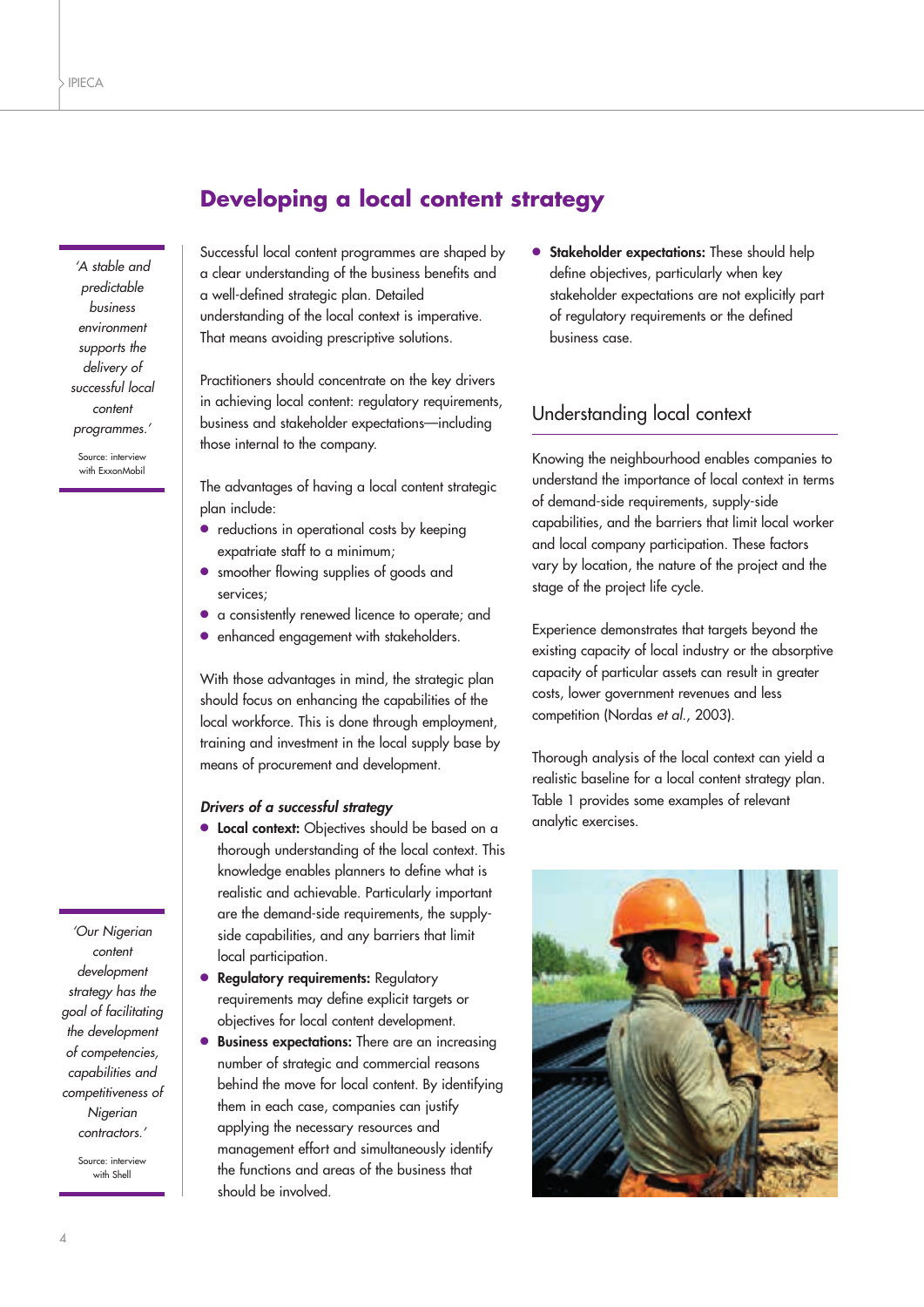| <b>Type of analysis</b>                            | <b>Description</b>                                                                                                                                                                                                                                                                                                                                                                                                                                                                                                                                                                                                                                                                                                                                                                                                                                                                                                                                                                                     |
|----------------------------------------------------|--------------------------------------------------------------------------------------------------------------------------------------------------------------------------------------------------------------------------------------------------------------------------------------------------------------------------------------------------------------------------------------------------------------------------------------------------------------------------------------------------------------------------------------------------------------------------------------------------------------------------------------------------------------------------------------------------------------------------------------------------------------------------------------------------------------------------------------------------------------------------------------------------------------------------------------------------------------------------------------------------------|
| Analysis of national<br>development priorities     | Aligning local content activities with development priorities can greatly enhance<br>the benefits to the company and host country. Depending on the situation,<br>priorities can be identified through formal development plans or through local<br>stakeholder consultations.                                                                                                                                                                                                                                                                                                                                                                                                                                                                                                                                                                                                                                                                                                                         |
| Local capabilities study                           | This look at existing and potential capabilities is particularly important when<br>operating in new areas. The study can draw on local expertise and market<br>intelligence, and may be completed in partnership with government and other<br>stakeholders to enhance the quality and credibility of the outcomes. Such<br>partnerships can be especially useful when there are gaps between the health<br>and safety capabilities of local workers and the standards for technical and<br>operational integrity set by international oil and gas operators.                                                                                                                                                                                                                                                                                                                                                                                                                                           |
| Supply chain mapping<br>and analysis               | These processes enable companies to identify opportunities for local<br>participation. Analyses may include examination of the local content<br>implications of different options in design and procurement, particularly at the<br>conceptual design stage.                                                                                                                                                                                                                                                                                                                                                                                                                                                                                                                                                                                                                                                                                                                                           |
| Environmental and social<br>risk assessment        | Taking into consideration any issues related to local contractors that have not<br>reached international standards of HSE (health, safety and environment) or may<br>not be experienced in local community engagement and social-cultural matters<br>(Wilson & Kuszewski, 2011).                                                                                                                                                                                                                                                                                                                                                                                                                                                                                                                                                                                                                                                                                                                       |
| Cost-benefit analysis                              | Quantification and analysis of the different levels of benefits, costs and risks<br>associated with different local employment and supply options. It is important to<br>take a long-term perspective on the potential benefits.                                                                                                                                                                                                                                                                                                                                                                                                                                                                                                                                                                                                                                                                                                                                                                       |
| Barriers analysis                                  | Analysing barriers to local content using a problem-tree approach (see Figure<br>1, overleaf) can identify the interventions required. The exercise can also help<br>to develop the appropriate sequence for these interventions.                                                                                                                                                                                                                                                                                                                                                                                                                                                                                                                                                                                                                                                                                                                                                                      |
| Access to finance and<br>business support services | Access to affordable finance is often cited as the primary factor affecting the<br>survival and growth of local businesses, particularly small and medium<br>enterprises (SMEs) (Ruffing, 2006). Without such access, local firms are severely<br>limited in their capacity to invest in capital equipment and meet the standards<br>required for inclusion in oil and gas supply chains. SME financing requirements<br>are generally too large for microfinance but too small to be effectively served<br>by corporate banking (IFC, 2009). Financial institutions often perceive lending<br>to SMEs as more risky and less attractive due to higher transaction costs.<br>Consequently, when finance is available, it may come with significant collateral<br>requirements and/or at very high interest rates (Nguyen et al., 2004) (IFC,<br>2009). To compound the challenge, SMEs often lack the track record and<br>capabilities to prepare business plans and present attractive loan proposals. |
| Infrastructure analysis                            | Infrastructure needs can be directly tied to local business participation. A lack of<br>infrastructure can be a barrier to the provision of local services, and can<br>increase the cost of doing business. For example, unreliable power suppliers<br>may force suppliers to invest in generators and fuel, which increases local cost;<br>poor or non-existent shipyard facilities can significantly limit contributions to<br>offshore operations; and poor transport links can add to the cost of importing<br>components. All these factors can combine to make local firms uncompetitive.                                                                                                                                                                                                                                                                                                                                                                                                        |

**Table 1** *Typical analyses that can be used to review the local context and develop a realistic baseline*

*'Genuine partnerships are fundamental to the success of local content programmes. Patience and commitment are needed on both sides and an appreciation of the other partner's needs and priorities.'*

> Source: interview with Chevron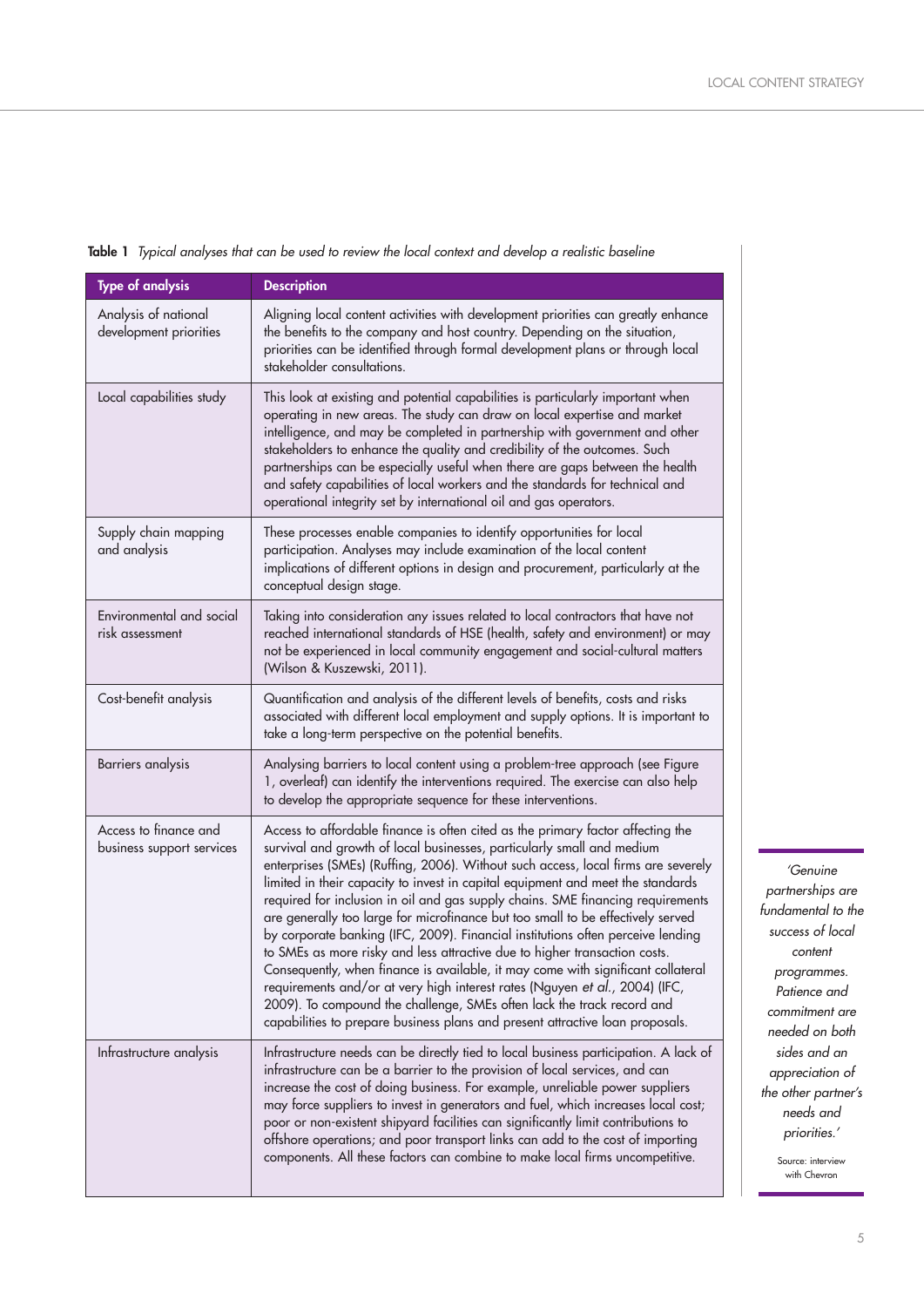



Courtesy of AMEC (Warner *et al.,* 2007): based on the ConcoPhillips-operated Bayu-Undan Gas Recycle Project in the Timor Sea. The analysis explores the constraints to developing a local content strategy from the viewpoints of the Democratic Republic of Timor Leste (RDTL) and the Clough Amec Joint Venture (CAJV).

#### Regulatory requirements

Oil and gas companies face a range of different regulatory environments. Depending on how regulations are structured, they may impose limits on the initiation, growth and development of new enterprises. All of this can add significantly to the costs of doing business. The regulatory environment will influence the feasibility of implementing a local content strategy. Hence, an understanding of the context is crucial to the strategic plan's development.

The World Bank's *Doing Business Index* ranks economies on their ease of doing business, from 1–183, with 1 being the best (World Bank, 2011). The *Index*, edited here as Table 2 (opposite) to show a selection of 20 hydrocarbon producing states, averages the country's percentile rankings on 9 topics, each with a set of indicators. The *Index* gives equal weight to each topic. They are: starting a business; protecting investors; dealing with construction permits; employing workers; trading across borders; registering property; enforcing contracts; obtaining credit; and closing a business.

The *Index* highlights the diversity of business environments that multinational companies must negotiate. It reinforces the need to understand the local regulatory context when developing local content programmes.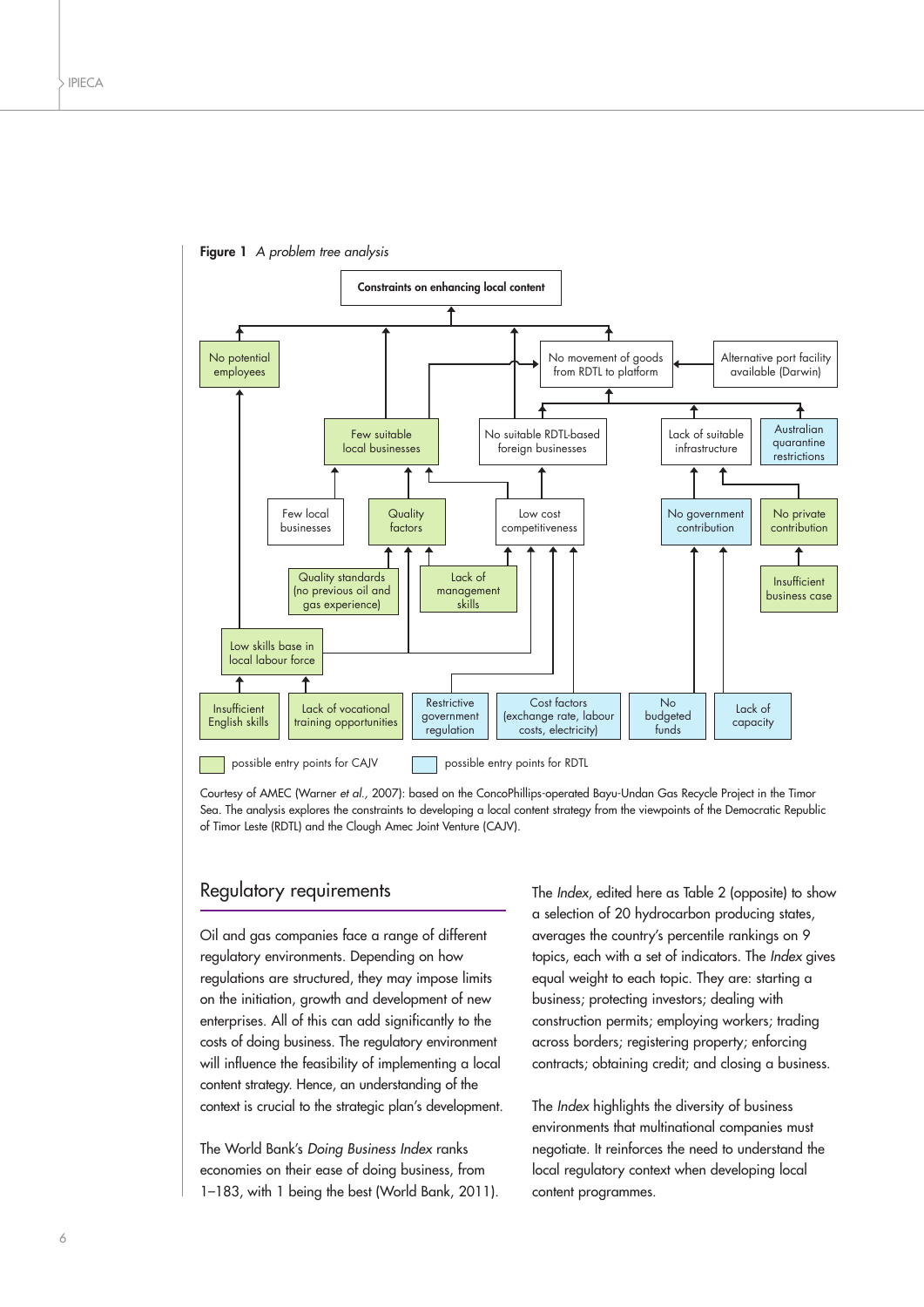| <b>Country</b>            | 2011 Ranking (of 183) | 2010 Ranking (of 183) | 2009 Ranking (of 183) |  |
|---------------------------|-----------------------|-----------------------|-----------------------|--|
| <b>United States</b>      | 5                     | 4                     | 3                     |  |
| Canada                    | $\overline{7}$        | 8                     | 8                     |  |
| Norway                    | 8                     | 10                    | 10                    |  |
| Saudi Arabia              | 11                    | 13                    | 15                    |  |
| Malaysia                  | 21                    | 23                    | 21                    |  |
| Mexico                    | 35                    | 51                    | 56                    |  |
| Colombia                  | 39                    | 37                    | 49                    |  |
| Qatar                     | 50                    | 39                    | 37                    |  |
| Azerbaijan                | 54                    | 38                    | 38                    |  |
| Kazakhstan                | 59                    | 63                    | 64                    |  |
| China                     | 79                    | 89                    | 86                    |  |
| Trinidad and Tobago       | 97                    | 81                    | 78                    |  |
| Yemen                     | 105                   | 99                    | 103                   |  |
| Indonesia                 | 121                   | 122                   | 129                   |  |
| <b>Russian Federation</b> | 123                   | 120                   | 118                   |  |
| <b>Brazil</b>             | 127                   | 129                   | 127                   |  |
| Iran                      | 129                   | 137                   | 142                   |  |
| India                     | 134                   | 133                   | 132                   |  |
| Nigeria                   | 137                   | 125                   | 120                   |  |
| Angola                    | 163                   | 169                   | 170                   |  |
| <b>Equatorial Guinea</b>  | 164                   | 170                   | 169                   |  |

**Table 2** *Extract from the World Bank's 'Doing Business Index'*

#### Business expectations

The advantages of having a local content strategy may include the following:

#### **Government relationship:**

- **●** contributing to the stability of the business environment;
- **•** meeting legislative requirements;
- **●** meeting expectations of host governments (driven in many instances by the expectations of local communities and business) for local economic and social benefits of oil and gas developments; and
- **●** increasing the likelihood of 'competitive differentiation' in bidding rounds/negotiations with host governments and government authorities.

#### **Supply base:**

- **●** maximizing opportunities for achieving higher levels of reliability and quality through local supplier proximity; and
- **●** maximizing opportunities for lower costs on some locally-procured goods and services (mainly in the longer term).

#### **Workforce:**

**●** increasing access to (and development of) new staff resources, ameliorating the growing global issues of the aging workforce within the oil and gas industry and a gradual shrinking of the pool of technically capable, skilled resources.

#### **Reputation:**

**●** delivering sustainability and corporate responsibility objectives, and maximizing the impact of community investment resources.

*This edited sample from the World Bank's 'Doing Business Index' shows a selection of 21 hydrocarbonproducing states, and averages the country's percentile rankings for 9 topics (see main text for full description).*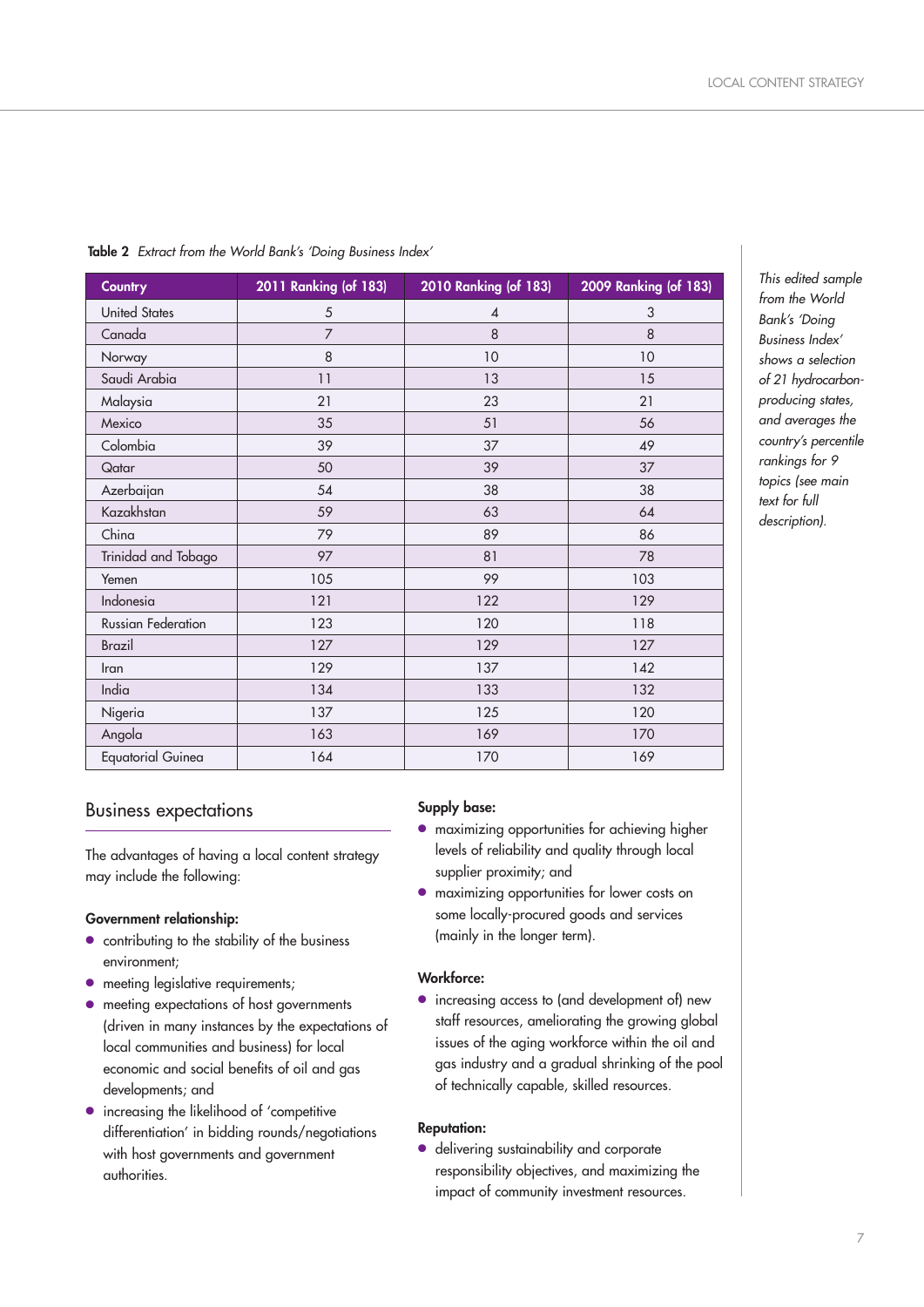#### **CASE STUDY Licence allocations in Brazil** (ANP, 2009)

For Brazil's Agência Nacional do Petróleo, Gás Natural e Biocombustíveis (ANP), an important aspect of the bidding process is the company's performance against a range of local content criteria. These seek to increase the participation of national industry on a competitive basis, promote technological development, and enhance employment and income generation. In recent bidding rounds, the local content offering has represented between 20% and 40% of the final score in ANP's evaluation of bids.



#### Stakeholder expectations

#### **Internal stakeholder engagement**

The implementation of local content programmes requires extensive cross-departmental coordination and work. Effective local content management may also require modification of existing business processes and systems, especially project management, procurement and human resource management.

In large organizations, any attempt to change business processes is a complicated and resourceintensive activity. In drawing up a local content strategic plan, it helps to start by identifying key internal stakeholders and developing an understanding of their business plans and objectives. Support and leadership from senior management, extensive consultation, training and buy-in from key stakeholders serve as the foundation of a successful local content programme.

#### **External engagement**

Local content programmes are inevitably delivered in collaboration with external stakeholders, who play a key role in the process. They bring valuable knowledge, resources and commitment. Companies therefore benefit from aligning their interests, as far as possible, with those of other stakeholders. There is a range of organizations, in addition to national and local governments, that have a direct interest in local content. By analysing them, practitioners can identify those that are the most useful and influential. It is best to consult these key stakeholders early in the design of a local content strategy.

Once local content practitioners gain a sufficiently detailed understanding of drivers and are able to determine how their programmes might impact local development, they can communicate accordingly. These communications can help set expectations and explain clearly where the boundaries lie between corporate and public responsibility.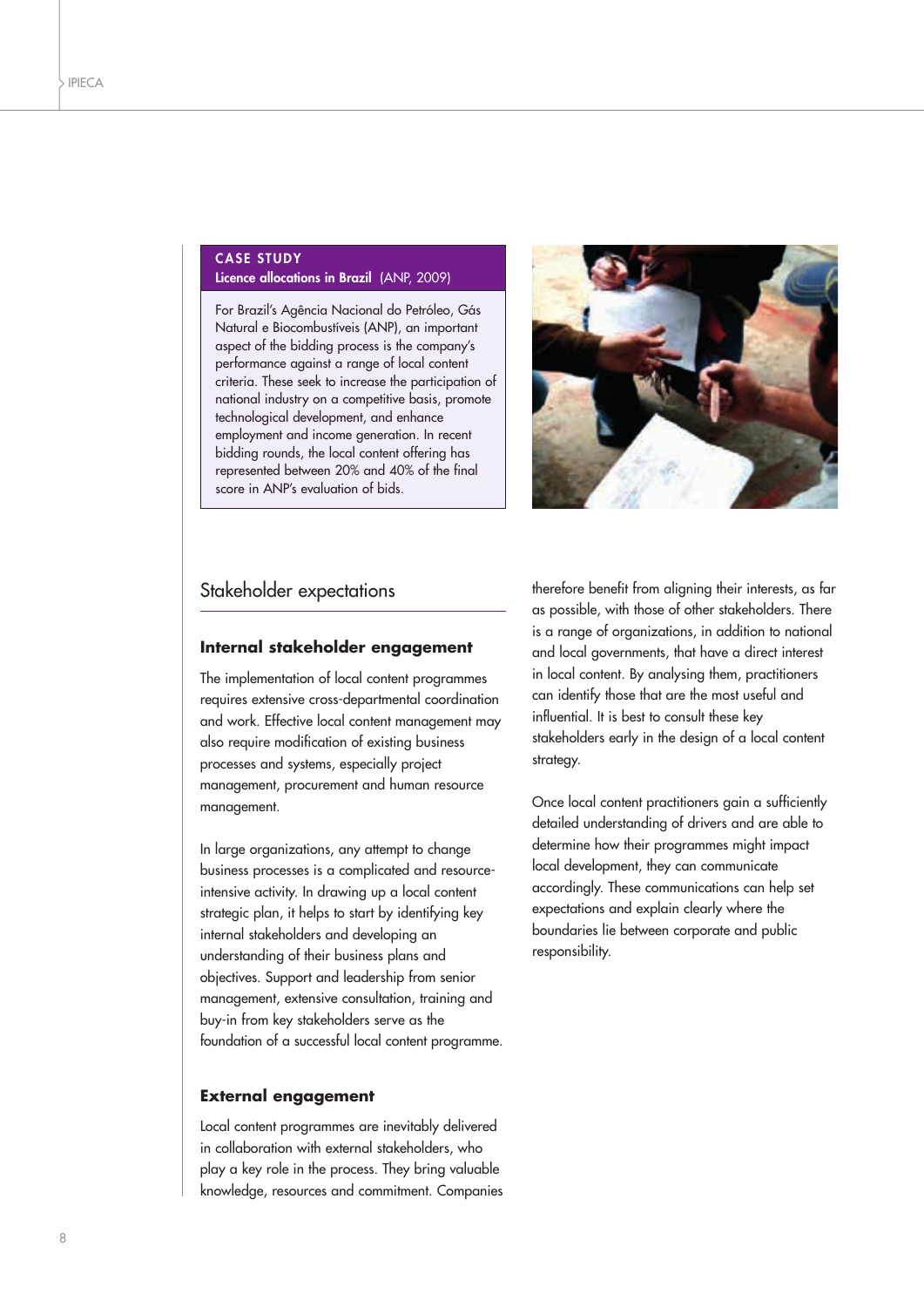**Part 2:**

# **Capacity** development

Following the contextual analysis and gaining an understanding of the local drivers, development of a strong local content strategy can emerge. With a focus on capacity building, the two core areas are in developing the workforce and the supply base.

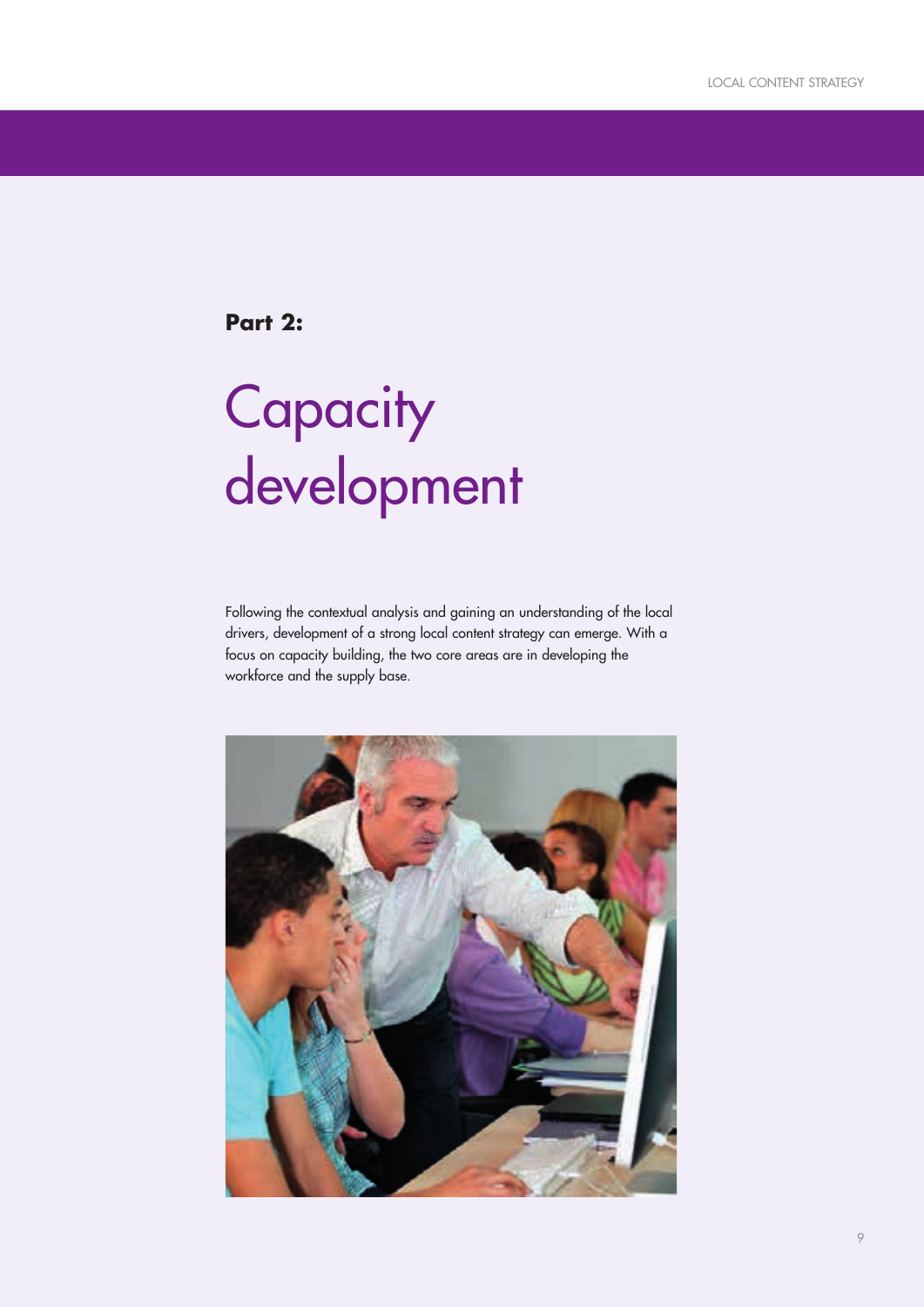## **Workforce development**

Employing local staff is an established objective of the oil and gas industry. To that end, some companies have evolved comprehensive 'competency development systems' to ensure that local employees can perform effectively and safely in complex and hazardous environments. Some of the key approaches that can be incorporated into a local content strategy are described below.

#### Employment policies

A transparent policy on local employment will help neighbouring communities to understand the company's commitment to the available workforce including the minimum standards that must be met. It is particularly important to establish a clear policy where recruitment is being used to promote participation of specific groups. These can include women, indigenous people and workers from specific geographical areas or ethnic backgrounds.

Compliance with employment policies will usually be mandatory for major contractors as well.

#### Training and skills development

An effective local content programme usually features training and skills development elements to help local populations achieve the minimum standards required by the company—either in terms of general education or specialist skills. Such training can be an in-house initiative, or the company can look to local institutions to provide any necessary training. In either case, the programme should be based on a detailed analysis of local capabilities and a schedule of the skills requirements over the life of the asset.

Aspects of such training can include:

**● Basic education:** depending on the quality of the local education system, training programmes may benefit from education in basic capabilities

#### **CASE STUDY**

#### **Total: Developing Yemen's LNG workforce**

Total's US\$4.5 billion Yemen LNG project, launched in August 2005, is by far the largest in the nation's history. The company aims for 90% Yemenization of staff by 2015. To achieve this, Total set up an integrated strategy to recruit, train, retain and motivate a world-class Yemeni workforce—all on employment terms and conditions that are highly competitive within the region.

To compensate for the scarcity of local personnel competent in LNG operations, Yemen LNG set up training centres that offer an intensive, high-calibre training programme for technical specialists, engineers and supervisors.

To populate that scheme, Total launched an advertising campaign to attract candidates through radio, TV and the national press. Out of 16,000 application forms submitted for technical specialist level, the company chose 200 candidates.

Training began with an intensive three-month English programme, followed by eight months of training in oil and gas techniques. Then came 13 months of hands-on training.

Out of 7,058 applicants for the supervisory training levels, 82 engineers and supervisors ultimately joined the ranks of Yemen LNG. Many of the supervisor trainees for this specific level had acquired skills and knowledge working abroad. Total offered competitive packages to these expatriates to attract them back home and to participate in the development and the operation of the LNG project.

The training programme for the Yemeni LNG plant was a first for the country. Based on this success, Yemen LNG intends to run further programmes to train technicians to fill vacant positions as the first batch of trainees move on to assume senior and supervisory roles.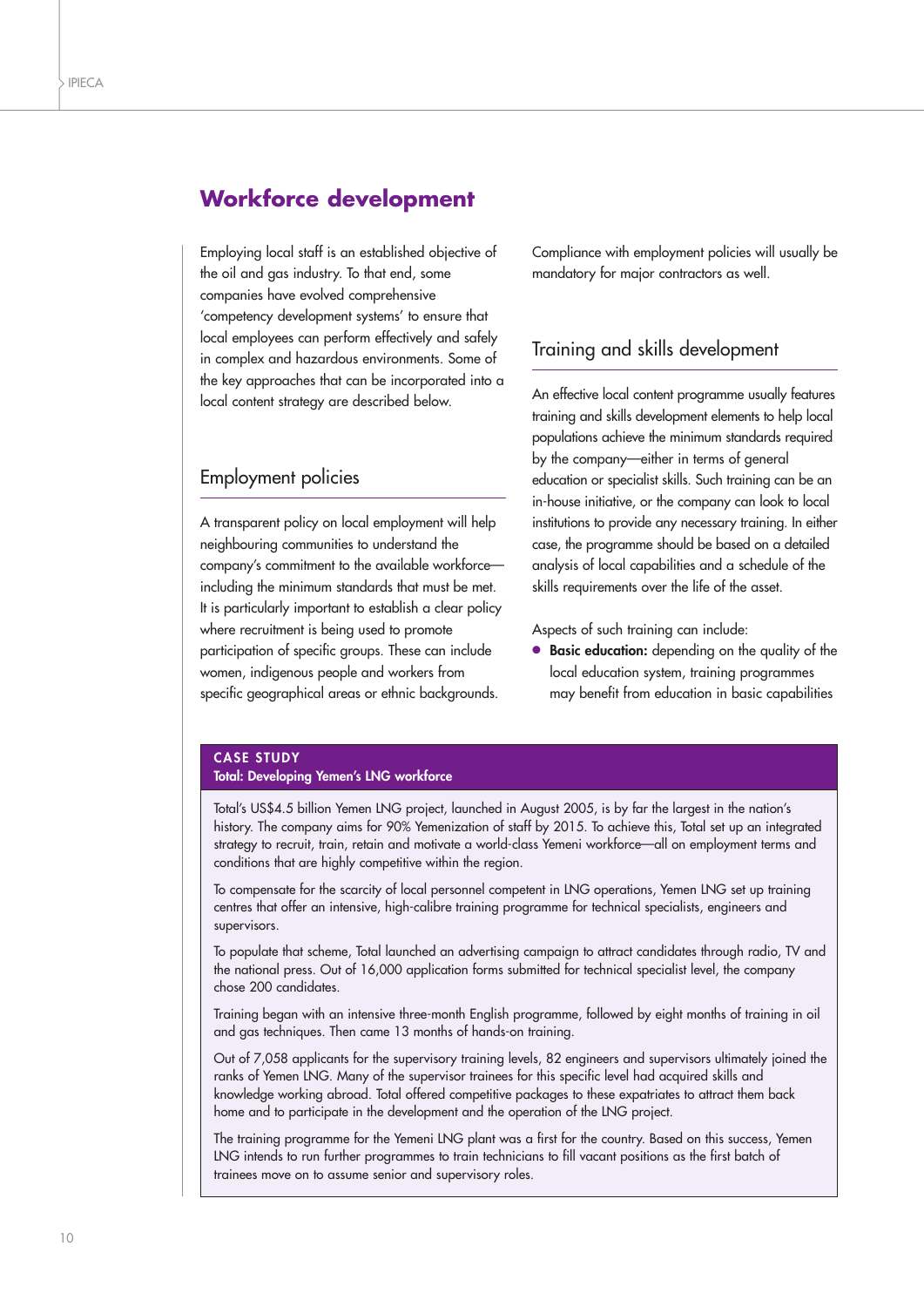such as numeracy and literacy. Although these fundamental requirements add to the time required to train local employees, the results provide a lasting legacy of improved educational levels.

- **● Language training:** essential in cases where the operating language is not widely spoken by potential employees.
- **● Locally-appropriate methods:** as far as possible, training activities should suit the learning needs of participants in terms of language skills, level of education and style of learning.
- **● Practical experience:** practical experience is fundamental to building competencies in technical and trades skills and for supervisory and managerial positions. This presents a challenge where comparable working environments are not available locally, or for offshore operations where capacity to accommodate trainees is often limited. Some companies have developed programmes that base trainees at their facilities elsewhere in the country or internationally.
- **● Flexibility:** an individual's training period should be determined by his or her rate of progress through a programme.
- **● Scholarship schemes:** an effective way to attract talented young people into the industry and a valuable social investment activity.



## Accelerated staff progression

Companies can encourage the progress of local staff by tailoring training programmes to their development. Personnel are selected for such programmes based on their ability to handle a rapid learning process, and need to be carefully selected for their suitability for senior management or technical roles. Such programmes usually require both intensive training and one-to-one mentoring activities.

*'We are working to strengthen vocational training and higher education in order to ensure a steady supply of specialized skills and talent for the growing oil and gas industry in the north-western region of Russia.'*

> Source: interview with Statoil

#### **CASE STUDY**

#### **Statoil: Building the capacity of educational institutions in North West Russia (Statoil, 2009)**

Statoil has invested significant resources in developing the capacity of local education institutions in North West Russia—a region of growing importance for the company.

At Pomor State University, Statoil has contributed financially and in the form of technical assistance to the development of a Bachelor of Business Administration (BBA) degree focusing on petroleum management. Developed in collaboration with the Norwegian University of Science and Technology (NTNU), this programme also receives funding from the Norwegian Ministry of Foreign Affairs. Emphasis is on building the skills and capacity of Pomor University itself. The first two groups of BBA students have recently graduated.

Statoil also helped to initiate a technology transfer programme between the Arkhangelsk State Technical University (ASTU) in Russia and the University of Stavanger in Norway. As a result, in 2007 ASTU expanded its curriculum to include technical courses in advanced drilling technology, offshore technology, and seabed and underwater technology.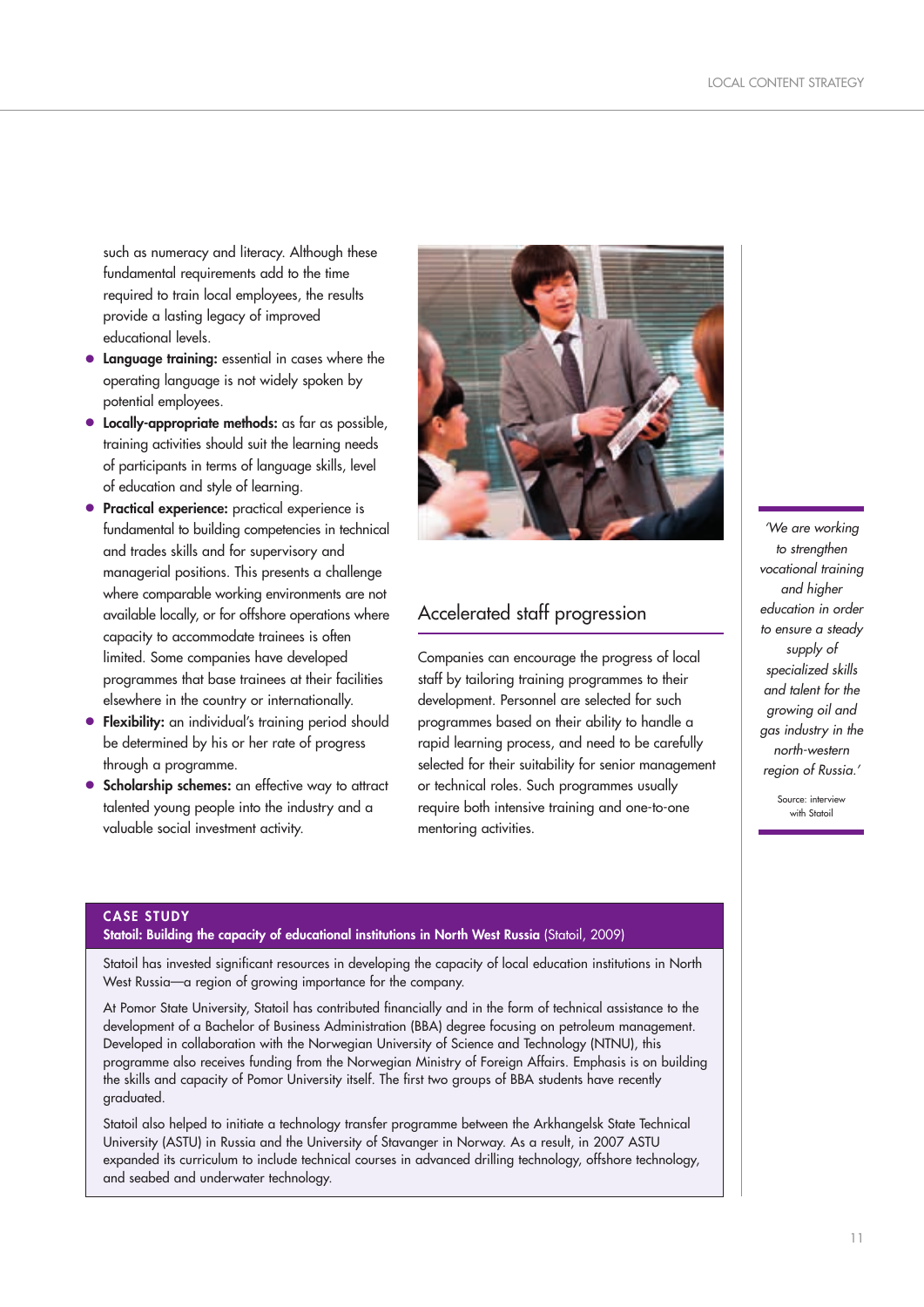

#### Education and training Institutions

Deficiencies in local education and training systems can be major barriers to local participation. Some companies deal with this by investing in local education and training institutions. This approach reduces the requirement to provide basic training internally. It has the added advantages of supporting wider skills development in the local economy and promoting the company's long-term reputation as a good corporate citizen. Company investments in these areas can enhance rather than replace statutory funding.

#### Construction phase employment

The construction phase of projects usually offers more employment opportunities than the subsequent operating phase.



Companies can maximize local employment in construction through:

- **● Early identification of skill requirements:** creating the opportunity to train workers for the construction phase. Where there are workers who have suitable basic skills but who lack formal trade qualifications, it may be more realistic to recruit such personnel rather than try to develop new skills from scratch.
- **● Procurement process:** primary contractors usually manage up to 90% of construction jobs. Therefore, the procurement strategy used to engage primary construction contractors can include specifications and incentives for using local workers as well as requirements to conduct training activities.
- **Information on future contracts:** providing this information in advance may encourage contractors to invest in their local workforce, and thereby strengthen their subsequent bids.

Since post-construction workforce requirements are more limited, it is important to manage worker expectations from the outset. Doing so can ease the challenges associated with demobilizing large construction workforces.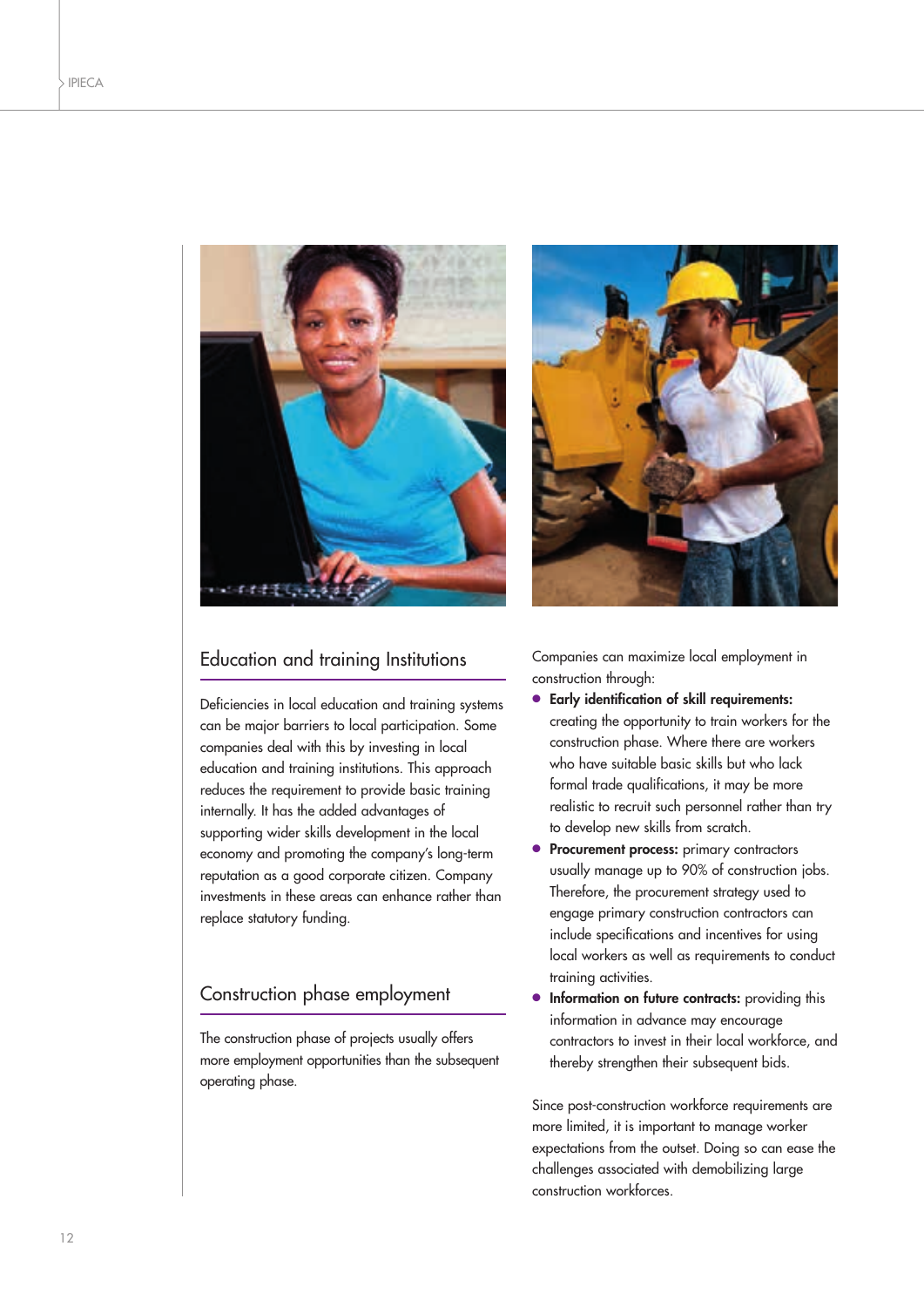## **Supplier development**

Local firms' participation in the supply chain—with strengthened capacity to compete—is crucial to the promotion of local content. Two key strategies can help achieve this: the modification of procurement systems and the use of dedicated supplier or 'enterprise development' programmes.

#### Procurement policy

Corporate policy on supplier development can greatly enhance the effectiveness of local procurement initiatives—but only if it provides a mandate and guidance to the personnel responsible for procurement at the operational level. A policy that promotes local content may entail modification of the organization's existing corporate procurement policy. Alternatively, a policy can focus on developing a specific or asset-level policy relating to local procurement.

### Modifying procurement strategies and systems

There are two mechanisms by which local enterprises can enter supply chains. The first is

'direct procurement', which refers to goods and services procured by the oil and gas company itself. Direct procurement gives the company greater control over the procurement process, with the right to reserve contracts solely for local enterprises. The drawback to this approach is that the number and size of contracts suitable for direct procurement are generally limited.

A more realistic opportunity for local firms usually lies in the supply chain of large contractors. This is 'indirect procurement'. Where the existing incentives for larger contractors to engage local enterprises are weak, the oil and gas company's procurement system can be put into play to mandate or provide incentives to contractors to engage local enterprises.

Tables 3 and 4 on the following pages provide details of modifications that can be made to direct and indirect procurement.

Table 5 on page 18 shows those areas that can benefit from modifying direct and indirect procurement (EAP, 2007).

#### **CASE STUDY CAE: Industry Collaboration: enterprise development**

CAE (Centro de Apoio Empresarial) is a prominent example of an effective enterprise development programme for the oil and gas industry. CAE seeks to 'build the capacity of Angolan businesses to participate more actively and with greater success in the oil and gas industry as key suppliers of quality products and services—in order to create jobs, promote skills transfer and achieve locally-based economic growth'. CAE was initiated in partnership by Sonangol, BP, Chevron, ExxonMobil and Total. Citizens Development Corps (CDC), a US-based international development organization with expertise in enterprise development, helps to implement the project. From its inception in 2005 to the end of 2010, 302 contracts in the oil industry were awarded to CAE-client Angolan businesses, with a total value of US\$ 212M. CAE offers a range of services to facilitate local enterprise participation in the industry:

- Training: business training in HSE, bids and contracts, ethics, financial management, supply chain management, human resources, marketing and communication; business planning and quality management.
- Advisory services: one-to-one advice and mentoring to companies to improve managerial efficiency and quality of service delivery, as well as specific guidance on bid submission and post-contract support.
- Certified Supplier Directory: certified database of qualified Angolan suppliers, supported by CAE-led due diligence processes.
- Company liaison: CAE acts as a liaison between multinational company procurement departments and registered Angola clients. This is implemented by 'channelling procurement announcements to registered suppliers to gauge interest and capacity, and then providing a list of capable candidates to the company soliciting competitive bids for a specific product or service'.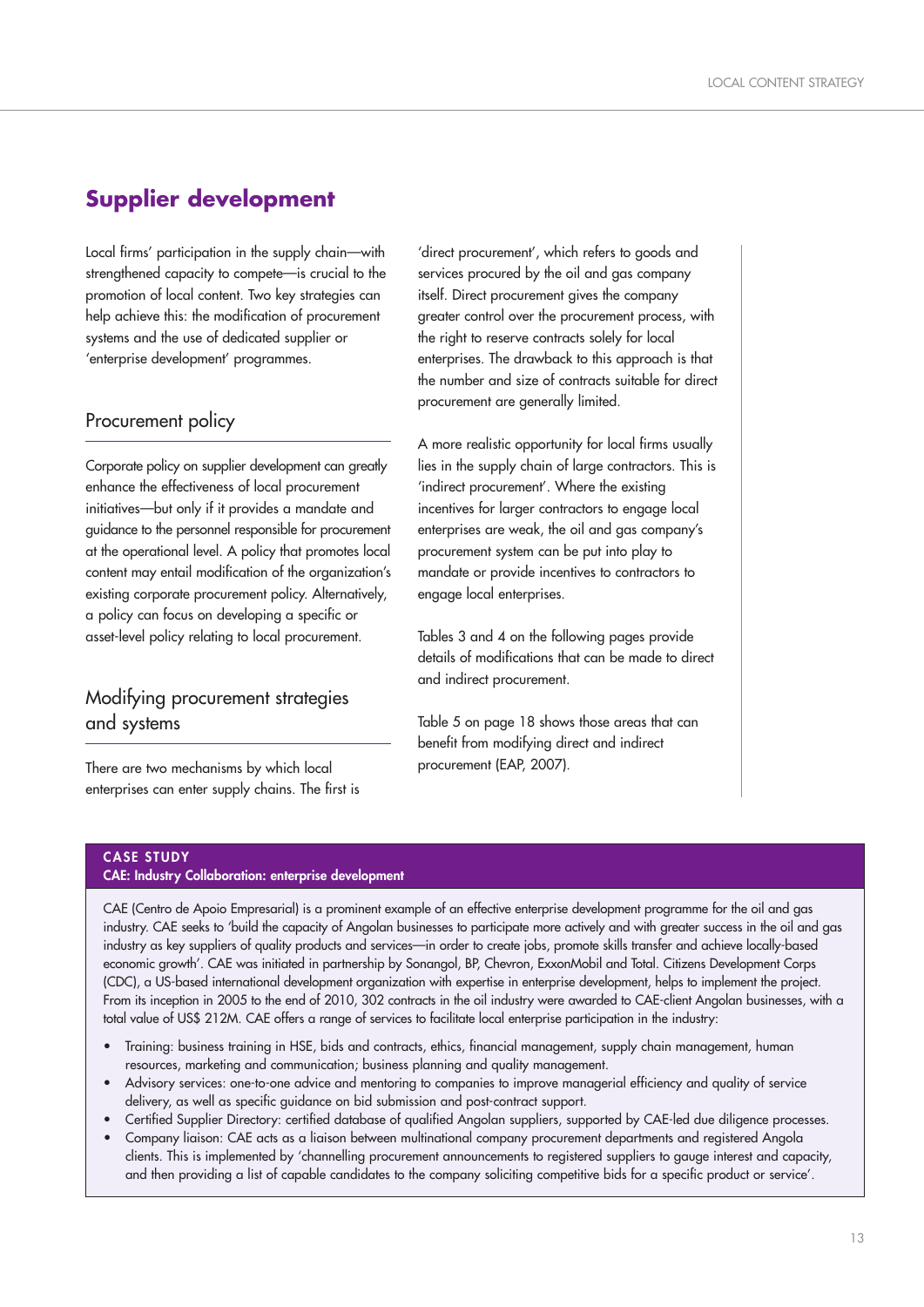#### **Table 3** *Modifying direct procurement*

| Stage of the<br>procurement cycle   | <b>Modification options</b>                                                                                                                                                                                                                                                                                                                                                                                                                                                                                                                                                                                                                                                                                                                                                                                                      | <b>Comments and qualification</b>                                                                                                                                                                                                                                                                                                                                                     |
|-------------------------------------|----------------------------------------------------------------------------------------------------------------------------------------------------------------------------------------------------------------------------------------------------------------------------------------------------------------------------------------------------------------------------------------------------------------------------------------------------------------------------------------------------------------------------------------------------------------------------------------------------------------------------------------------------------------------------------------------------------------------------------------------------------------------------------------------------------------------------------|---------------------------------------------------------------------------------------------------------------------------------------------------------------------------------------------------------------------------------------------------------------------------------------------------------------------------------------------------------------------------------------|
| <b>Procurement</b><br>strategy      | There are three potential strategies for achieving direct<br>involvement of a local enterprise on a particular contract<br>(assuming that suitable local enterprises exist):<br>1. Reservation or 'set asides': mandating that only qualified<br>local firms are allowed to bid for the contract.<br>2. Preferencing: giving local firms a price or selection<br>advantage in the tender evaluation phase.<br>3. Improving likelihood of local procurement: providing<br>additional information, reducing the size and complexity of<br>the scope, or simplifying procedures or processes to make it<br>more likely that local firms will participate in the<br>procurement process.<br>Table 5 presents a listing of goods and services that will<br>typically be suitable or appropriate for local supply in most<br>contexts. | Reservation strategy advantages:<br>• may produce the quickest, most<br>visible gains; and<br>• can provide an entry point for<br>SMEs into wider participation in<br>project procurement (ITC, 2000).<br>Reservation strategy disadvantages:<br>can reduce the level of<br>$\bullet$<br>competition, with possible<br>implications for the contract cost.                            |
| Specification                       | The scope for the contract can be identified through the<br>following:<br>• Unbundling: work packages may be split into smaller<br>packages to be more in line with local capabilities and to<br>encourage greater local competition.<br>Reservation: identification of packages of work that are<br>$\bullet$<br>within the capabilities of local enterprises (potentially as a<br>result of unbundling larger contracts).                                                                                                                                                                                                                                                                                                                                                                                                      | Possible disadvantages of<br>unbundling include:<br>· additional contract<br>administration;<br>• reduced effectiveness of project<br>coordination and management;<br>inappropriate division of<br>$\bullet$<br>responsibilities;<br>increased contractual risk;<br>duplication of establishment<br>$\bullet$<br>charges; and<br>underutilization of resources<br>(Watermeyer, 2006). |
| Pre-qualification/<br>accreditation | The prequalification burden for local enterprises can be eased<br>by:<br>Information workshops: held to inform local firms of<br>prequalification requirements.<br>• Streamlined accreditation systems: with the added benefit<br>of facilitating internal understanding of locally-available<br>capabilities.<br><b>Direct assistance:</b> local firms may be given guidance or<br>$\bullet$<br>assistance with the pre-qualification/accreditation process,<br>particularly where these support services are not otherwise<br>available locally.                                                                                                                                                                                                                                                                               |                                                                                                                                                                                                                                                                                                                                                                                       |

*continued …*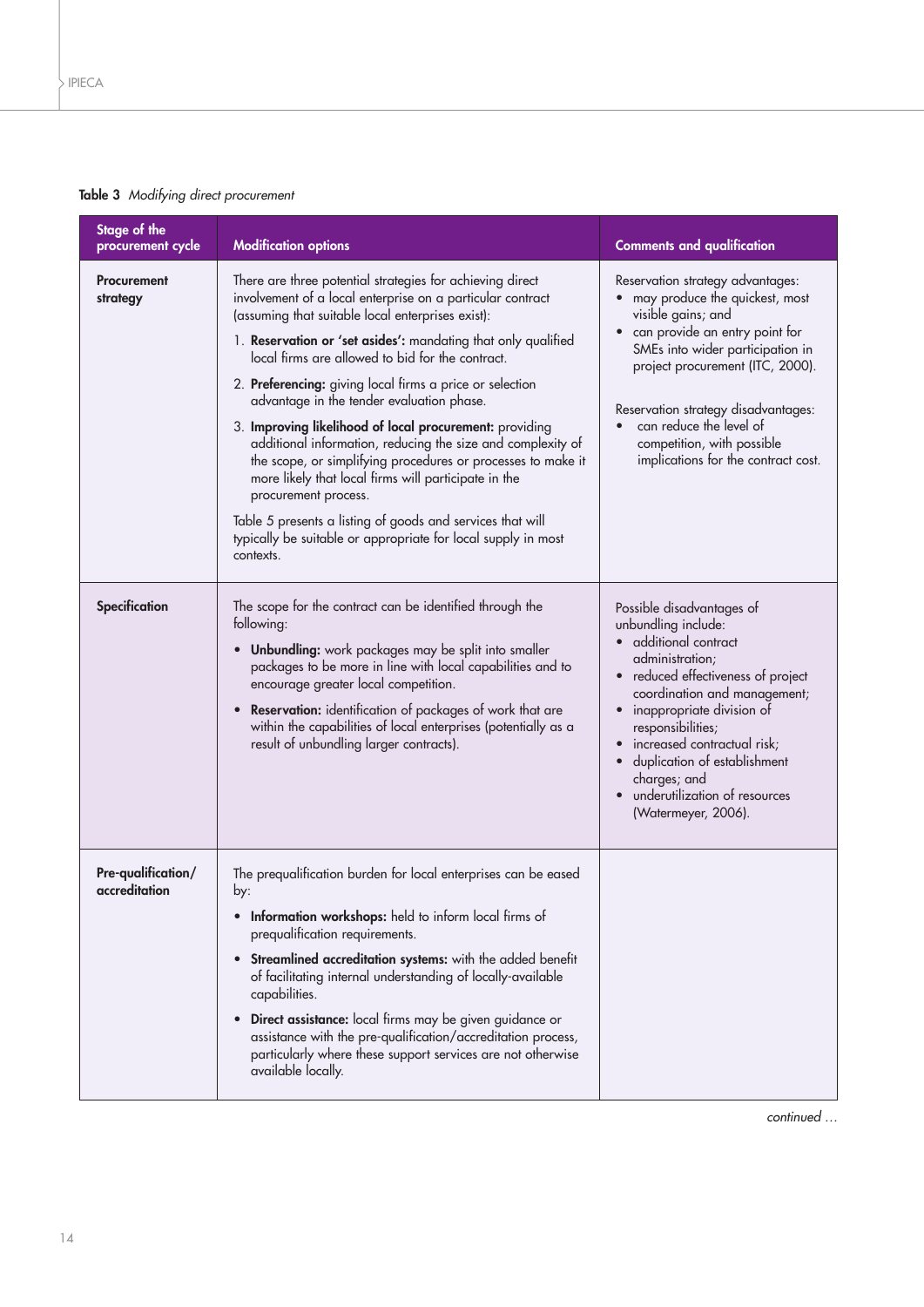| Stage of the<br>procurement cycle | <b>Modification options</b>                                                                                                                                                                                                                                                                                                                                                                                                                                                                                                                          | <b>Comments and qualification</b>                                                                                                                                                        |
|-----------------------------------|------------------------------------------------------------------------------------------------------------------------------------------------------------------------------------------------------------------------------------------------------------------------------------------------------------------------------------------------------------------------------------------------------------------------------------------------------------------------------------------------------------------------------------------------------|------------------------------------------------------------------------------------------------------------------------------------------------------------------------------------------|
| Tendering                         | Longer lead time: communicating the company's likely<br>future demand allows local suppliers to target pieces of<br>work for which they have existing capability and to invest<br>in building the capability to deliver future work.<br>Announcements: tenders should be announced in such a<br>way that suitable local enterprises will be aware of the<br>opportunity (e.g. use local language wherever possible).<br>• Tender workshops: educating prospective bidders about the<br>process, company's requirements and performance<br>standards. |                                                                                                                                                                                          |
| <b>Bid evaluation</b>             | General preferencing: a local bidder may be selected when<br>it is relatively close to other competitors on quality and<br>price.<br>Price preferencing: local bidders will have the preference<br>$\bullet$<br>figure discounted from their tender price. This provides a<br>price advantage against outside competitors.<br>Feedback to unsuccessful bidders: enables local firms to<br>improve and also can lessen potential grievances on the<br>part of unsuccessful bidders.                                                                   | Price preferences should be used in<br>a time-limited fashion, with the<br>understanding that more competitive<br>bids will be expected for future<br>work.                              |
| Contract                          | • Simplified contracts that include basic components but are<br>simpler, with fewer options, and written in plain language.<br>Longer contract periods that allow firms to spread capital<br>$\bullet$<br>or fixed costs over a longer period.<br>Payment terms that feature more frequent payment<br>milestones, shorter durations and, in some instances, up-<br>front assistance to help with purchases of materials<br>(Heum et al. 2003).                                                                                                       | Longer contract periods may reduce<br>incentives for satisfactory<br>performance, and should be<br>accompanied by a robust system of<br>termination in the event of non-<br>performance. |
| Performance<br>monitoring         | Mentoring and constructive feedback<br>On-site audits                                                                                                                                                                                                                                                                                                                                                                                                                                                                                                |                                                                                                                                                                                          |

#### **Table 3 (continued)** *Modifying direct procurement*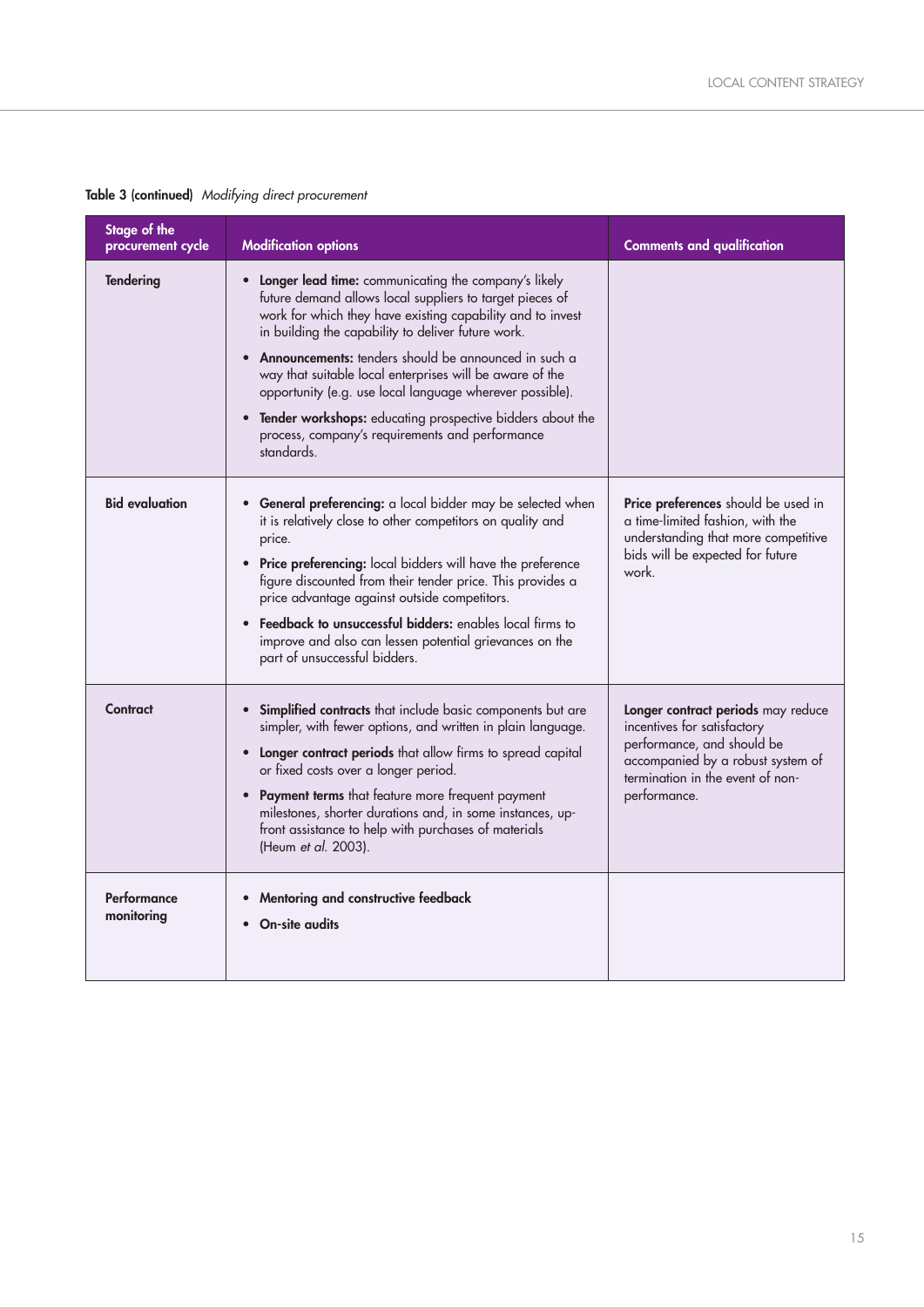| Stage of the<br>procurement cycle   | <b>Modification options</b>                                                                                                                                                                                                                                                                                                                                                                                                                                                                                                                                                                                                                                                                                                                                                                                                                                                                                                 | <b>Comments and qualification</b>                                                                                                                                                                                                                                                                                          |
|-------------------------------------|-----------------------------------------------------------------------------------------------------------------------------------------------------------------------------------------------------------------------------------------------------------------------------------------------------------------------------------------------------------------------------------------------------------------------------------------------------------------------------------------------------------------------------------------------------------------------------------------------------------------------------------------------------------------------------------------------------------------------------------------------------------------------------------------------------------------------------------------------------------------------------------------------------------------------------|----------------------------------------------------------------------------------------------------------------------------------------------------------------------------------------------------------------------------------------------------------------------------------------------------------------------------|
| <b>Procurement</b><br>strategy      | There is a range of potential strategies for ensuring or<br>encouraging the participation of local workers or local<br>enterprises. Examples include:<br><b>Mandatory requirements:</b> obligatory employment of local<br>$\bullet$<br>enterprises or workers.<br><b>Incentives:</b> incorporating advantages for local content<br>$\bullet$<br>within tender evaluation criteria. This may also include<br>leveraging the knowledge and capabilities of large<br>contractors to develop effective local content delivery<br>strategies.<br>Joint ventures and alliances: local firms may receive<br>$\bullet$<br>significant capacity development benefits through working<br>as a partner or subcontractor with an international firm.<br><b>Coordination and information sharing:</b> facilitating<br>$\bullet$<br>relationships between large contractors and local firms<br>through communications and special events. | Possible advantages include:<br>• transfer of risks and management<br>efforts;<br>contractors may be well<br>$\bullet$<br>positioned to manage the process<br>and achieve desired outcomes;<br>and<br>joint ventures and alliances may<br>$\bullet$<br>increase opportunities for<br>knowledge and technology<br>transfer. |
| Specification                       | Several measures may be considered that promote the use of<br>local workers and subcontractors. These activities need to be<br>conducted through a detailed analysis of the proposed scope<br>of work and the potential for local capabilities to deliver<br>elements of the scope:<br>• Local workforce or procurement policies can be integral to<br>the delivery contract.<br>• Local worker roles and responsibilities may be specified<br>for local employment.<br>• There could be incentives for joint ventures with local<br>firms.<br>Unbundling/reservation (see Table 3).<br>$\bullet$<br>Use of dedicated local procurement systems may be<br>$\bullet$<br>mandated in situations where the contractor needs to<br>conduct its own procurement activities.<br>Training and skills development for local workers or<br>subcontractors may be specified.<br>Local content KPIs may be included.<br>$\bullet$      |                                                                                                                                                                                                                                                                                                                            |
| Pre-qualification/<br>accreditation | Local capability development: Proven capabilities in local<br>$\bullet$<br>subcontractor or workforce development may be a<br>prerequisite for some contracts.                                                                                                                                                                                                                                                                                                                                                                                                                                                                                                                                                                                                                                                                                                                                                              |                                                                                                                                                                                                                                                                                                                            |

#### **Table 4** *Modifying indirect procurement through large contractors*

*continued …*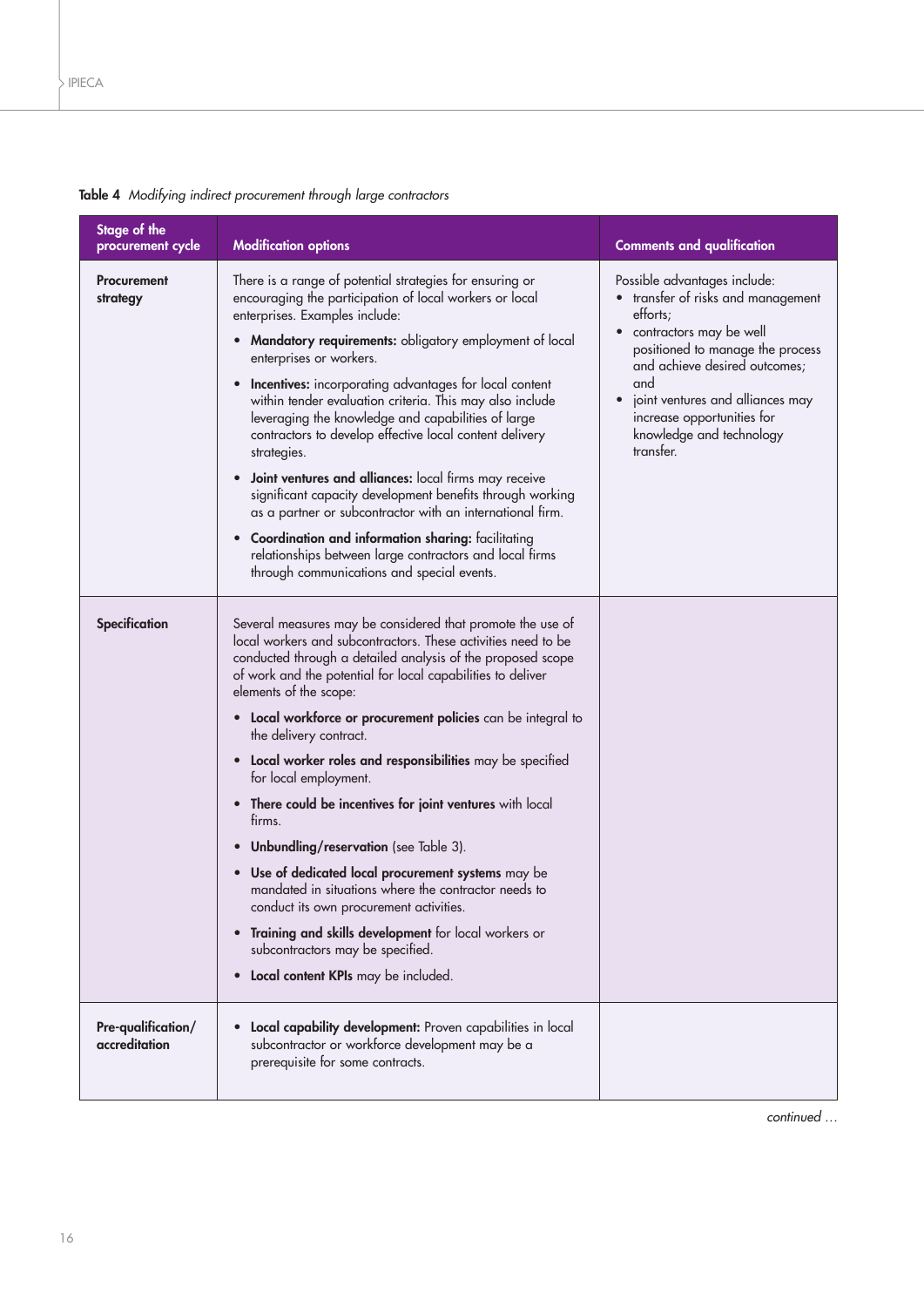| Stage of the<br>procurement cycle | <b>Modification options</b>                                                                                                                                                                                                                                                                                                                                                                                               | <b>Comments and qualification</b>                                                                                                                                                                                                                                                                                                                                                                                                                                                  |
|-----------------------------------|---------------------------------------------------------------------------------------------------------------------------------------------------------------------------------------------------------------------------------------------------------------------------------------------------------------------------------------------------------------------------------------------------------------------------|------------------------------------------------------------------------------------------------------------------------------------------------------------------------------------------------------------------------------------------------------------------------------------------------------------------------------------------------------------------------------------------------------------------------------------------------------------------------------------|
| <b>Tendering</b>                  | • Local supplier databases can be shared between clients<br>and tendering organizations to help develop realistic local<br>content strategies and to begin establishing relationships.<br>'Matching' events and trade fairs can establish contacts<br>between primary contractors and local firms.<br>• Ring-fencing of budgets for local content related activities<br>(e.g. subcontractor training), where appropriate. |                                                                                                                                                                                                                                                                                                                                                                                                                                                                                    |
| <b>Bid evaluation</b>             | • Evaluation criterion: The tender may explicitly identify<br>performance against local content requirements as an<br>important criterion in tender evaluation.                                                                                                                                                                                                                                                           | Significant weighting on local<br>content performance sends a clear<br>signal to contractors of the<br>importance of local content. It can<br>also encourage a greater focus on<br>local content in the tender<br>submission.                                                                                                                                                                                                                                                      |
| Contract                          | • Client modification flexibility helps to broaden the contract<br>scope and so can achieve greater local content-<br>particularly in the longer term.<br>A favourable subcontracting environment results from<br>regulating the type of contract which a lead contractor is<br>permitted to use in the engagement of a targeted local<br>enterprise and by providing for secured payment.                                | Considerations for creating a more<br>favourable subcontracting<br>environment include:<br>contract provisions that are no<br>more onerous than those in the<br>prime contract;<br>alternatives to a pay-when-paid,<br>or pay-if-paid, system;<br>alternatives to surety for smaller<br>subcontracts; and<br>an inexpensive dispute resolution<br>procedure and no rights to the<br>prime contractor without recourse<br>to adjudication in the event of a<br>dispute (EAP, 2007). |
| Performance<br>monitoring         | • KPIs: performance on local content requirements should be<br>included as primary contract KPIs.<br>• Budget security: budget lines for local content activities<br>should be ring-fenced.                                                                                                                                                                                                                               |                                                                                                                                                                                                                                                                                                                                                                                                                                                                                    |

**Table 4 (continued)** *Modifying indirect procurement through large contractors*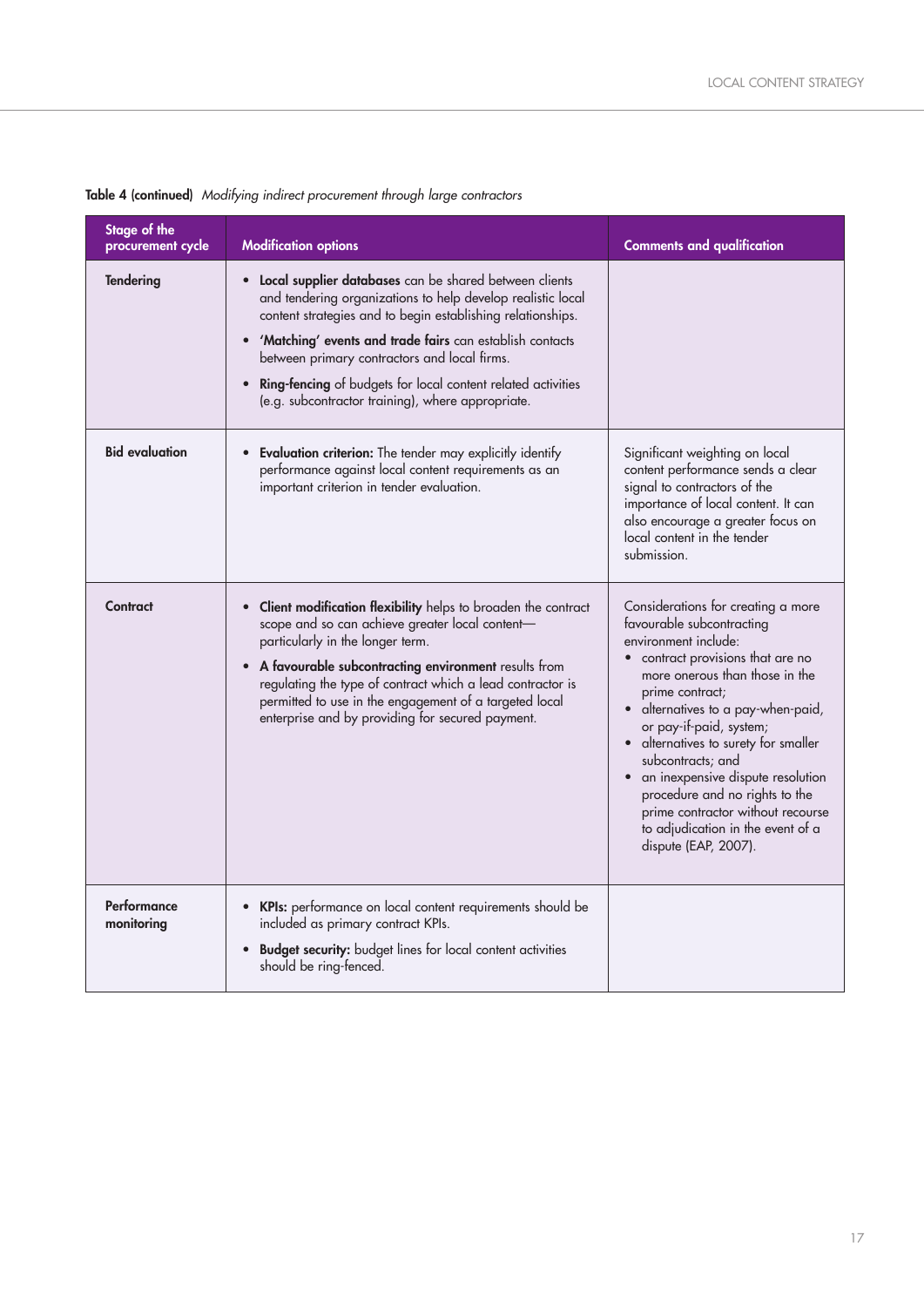| <b>Sector</b>                                         | <b>Supply opportunities</b>                                                                                                                                                                                                                                                                                       |                                                                                                                                                                                                                                                      |
|-------------------------------------------------------|-------------------------------------------------------------------------------------------------------------------------------------------------------------------------------------------------------------------------------------------------------------------------------------------------------------------|------------------------------------------------------------------------------------------------------------------------------------------------------------------------------------------------------------------------------------------------------|
| <b>General services</b>                               | Accommodation<br>$\bullet$<br>Basic professional services (e.g. legal and accounting)<br>$\bullet$<br>Catering<br>$\bullet$<br>Cleaning and laundry services<br>$\bullet$<br>Forestry and environmental services<br>$\bullet$<br>Landscaping and gardening<br>$\bullet$<br>Logistics and warehousing<br>$\bullet$ | Mailing and courier services<br>$\bullet$<br>Personnel agencies<br>$\bullet$<br>Pest control<br>Printing and photography<br>Security<br><b>Translation services</b><br>Transportation services<br>$\bullet$                                          |
| Construction<br>and trades                            | Air-conditioning maintenance<br>$\bullet$<br>Carpeting and floor coverings<br>$\bullet$<br>Civil works maintenance<br>$\bullet$<br>Earthworks<br>$\bullet$<br>Fencing and paving<br>Low-voltage electrical maintenance<br>$\bullet$<br>Painting and corrosion protection                                          | • Road marking and signage<br>Roofing and waterproofing<br>$\bullet$<br>Sewerage, stormwater and drainage<br>Simple mechanical maintenance<br>Small vehicle maintenance<br>• Telecommunications and data systems<br>• Waste recycling and management |
| Goods<br>(wholesale,<br>distribution,<br>manufacture) | Appliances and electrical goods<br>Automotive parts<br>$\bullet$<br>Cleaning supplies<br>$\bullet$<br>Construction supplies and hardware<br>$\bullet$<br>Food supplies<br>$\bullet$<br>Fuels, lubes and greases<br>$\bullet$                                                                                      | Furniture and fixtures<br>Laundry equipment<br>$\bullet$<br>Machined tools and spare parts<br>$\bullet$<br>Office equipment and stationery<br>Small motor vehicles<br>Uniforms                                                                       |

**Table 5** *Supply opportunities for the upstream sector in low income countries*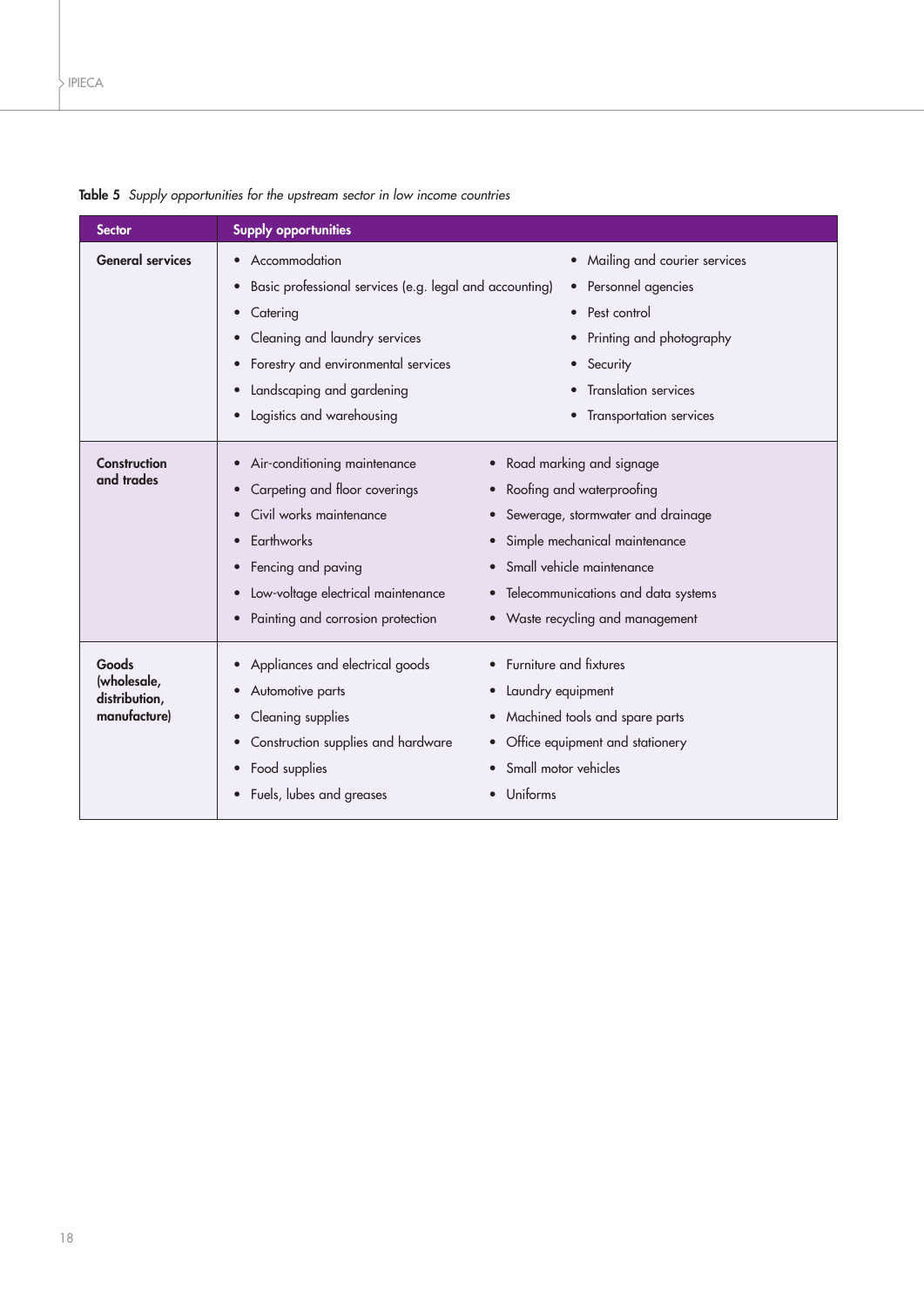**Part 3:**

# Implementing and sustaining local content

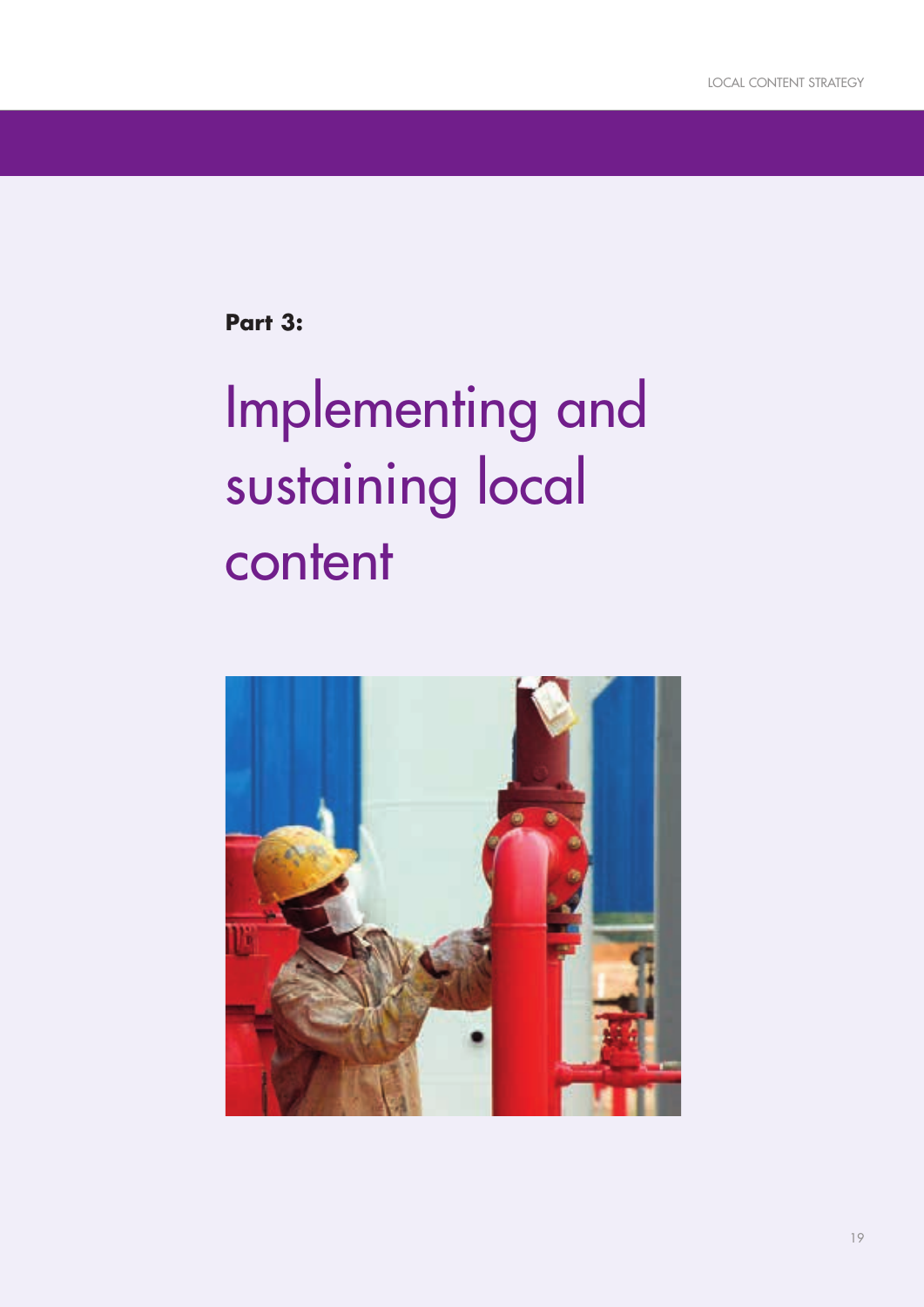## **Internal organization and coordination**

Since every oil and gas company is different, there is no single way to achieve a successful local content programme. Most successful local content strategies share two common elements: effective internal organization and coordination.

There are several ways to advance coordination, including:

- **● Nominating an internal champion:** one designated person—provided he or she has sufficient seniority and expertise—can be a key driver for local content programmes (IFC & ExxonMobil, 2008). The champion's role is to provide high-level endorsement and to motivate others to help promote and implement the programme internally (IFC & BHP Billiton, 2008).
- **● Integration into business systems:** integration of local content activities into existing business systems maximizes local content outcomes. The ExxonMobil case study below outlines how it can be done.
- **● Performance incentives:** some personnel, particularly those who don't personally experience the benefits of local content, may see attempts to modify existing procedures as interference. To counter this, many companies include local content in staff performance objectives.
- **● Information flows:** staff need to understand the capabilities of local suppliers and how to reach them; local suppliers need to understand when and where opportunities will become available. For these reasons alone, the information needs of key stakeholders should be understood and met, as explained in Figure 3 on page 28.
- **● Corporate infrastructure:** recognizing local content as a strategic issue, some companies have established systems and positions at the corporate level to develop and implement corporate standards and to ease communication between different global business units.

#### **CASE STUDY**

**Integrating ExxonMobil's local content strategy into business systems** (ExxonMobil, 2008)

ExxonMobil's specially-developed company-wide 'National Content Strategy' has been documented in an internal publication entitled *Upstream National Content Guidelines, Strategies and Best Practices*.

To ensure implementation, all relevant ExxonMobil business lines at affiliate, project and operating affiliate levels are involved in formalising these plans globally. Among the key business systems and procedures included are:

- ExxonMobil Capital Projects Management System (EMCAPs);
- Build the Production Organization (BTPO);
- Production Operations Best Practices (POBP); and
- Best Practices for External Affairs (BPEA).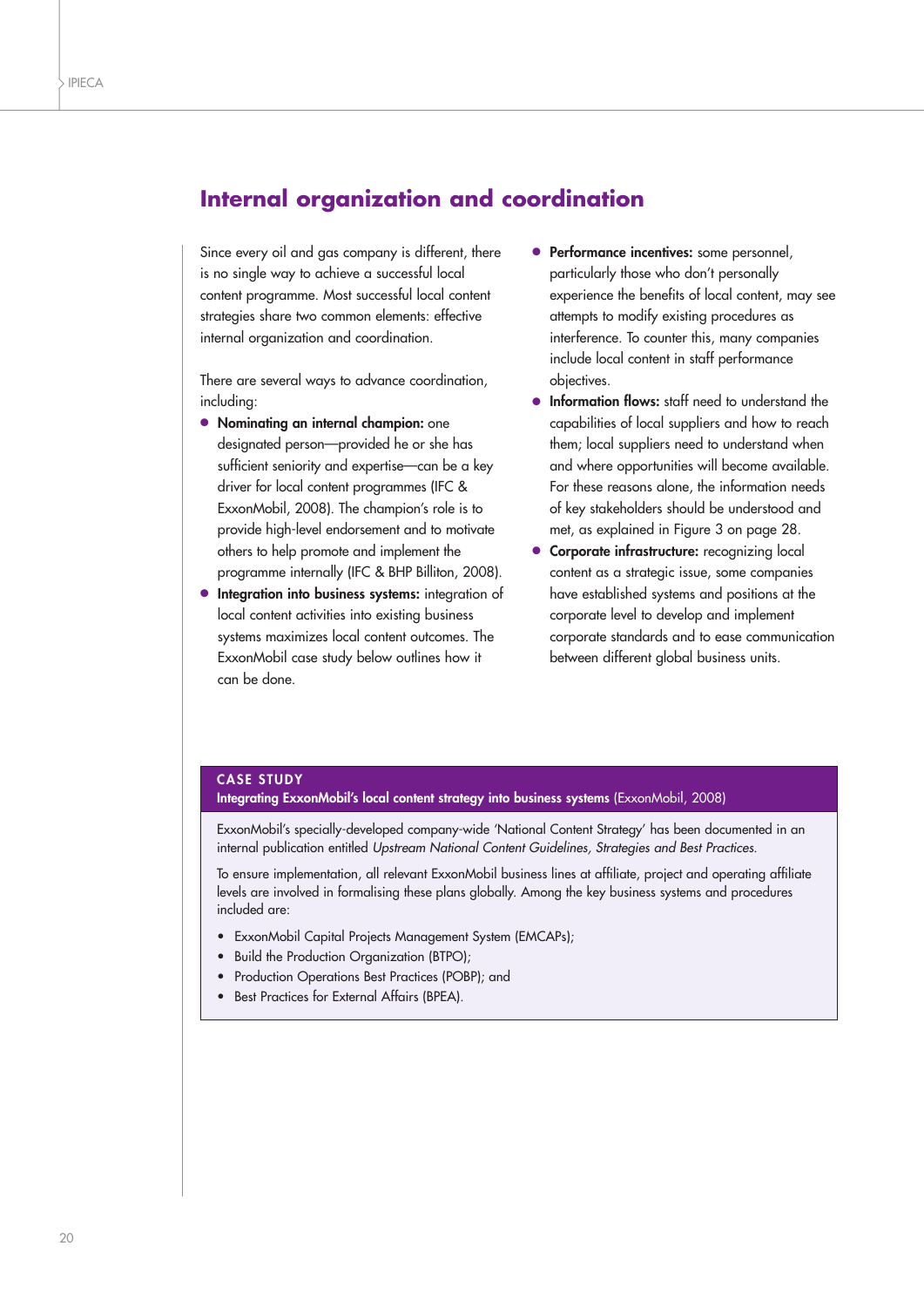## **Working with other stakeholders**

Local content programmes involve close collaboration with other stakeholders—and their needs play a key role in developing a successful strategy. In return, stakeholder participation brings with it valuable knowledge, resources and commitment.

This section focuses on the benefits—and challenges—of working with stakeholders, with the objective of maximizing local content. For a wider consideration of community engagement, IPIECA provides a range of useful online resources<sup>1</sup>.

Several types of organizations have a direct interest in local content. These include:

- **● National and local governments:** many host governments wish to maximize the amount of investments in their country and therefore require targets for local content.
- **● National Oil Companies (NOCs):** NOCs often have broad mandates to support national socioeconomic policy and industrial development objectives (Baker III Institute, 2007). They may have detailed knowledge of local industrial capacities and might maintain detailed supplier databases.
- **Communities:** local people inevitably have expectations about a nearby project. Sustained two-way engagement can enhance companies' understanding about local capabilities and longterm development needs.
- **● NGOs and community-based organizations (CBOs):** where local content development has strong local community dimensions, working with credible local NGOs/CBOs can greatly enhance the chances of success. Specialized NGOs can provide useful support services such as partnership building, organizational development and microfinance.
- **International organizations:** organizations such as the International Finance Corporation's (IFC's) Business Linkages Programme can often provide expertise in local capacity development.



- **● Other oil and gas companies:** while local content is increasingly being framed as a competitive issue, it will often make sense for companies to cooperate in the local content domain—particularly in joint venture developments. The creation of enterprise development centres is one example.
- **● Lead contractors:** since most local expenditure is likely to occur through lead contractors, they will benefit by demonstrating how they contribute to meeting their client's local content objectives.
- **● Business membership organizations (BMOs) and Chambers of Commerce:** these organizations often play important roles in facilitating access to opportunities and knowledge for local firms. Building the capacity of BMOs can help develop local suppliers.
- **● Financial institutions:** in collaboration with operating companies, banks and similar organizations can help SMEs gain access to sustainable finance.

See www.ipieca.org/topic/social-responsibility/community-engagement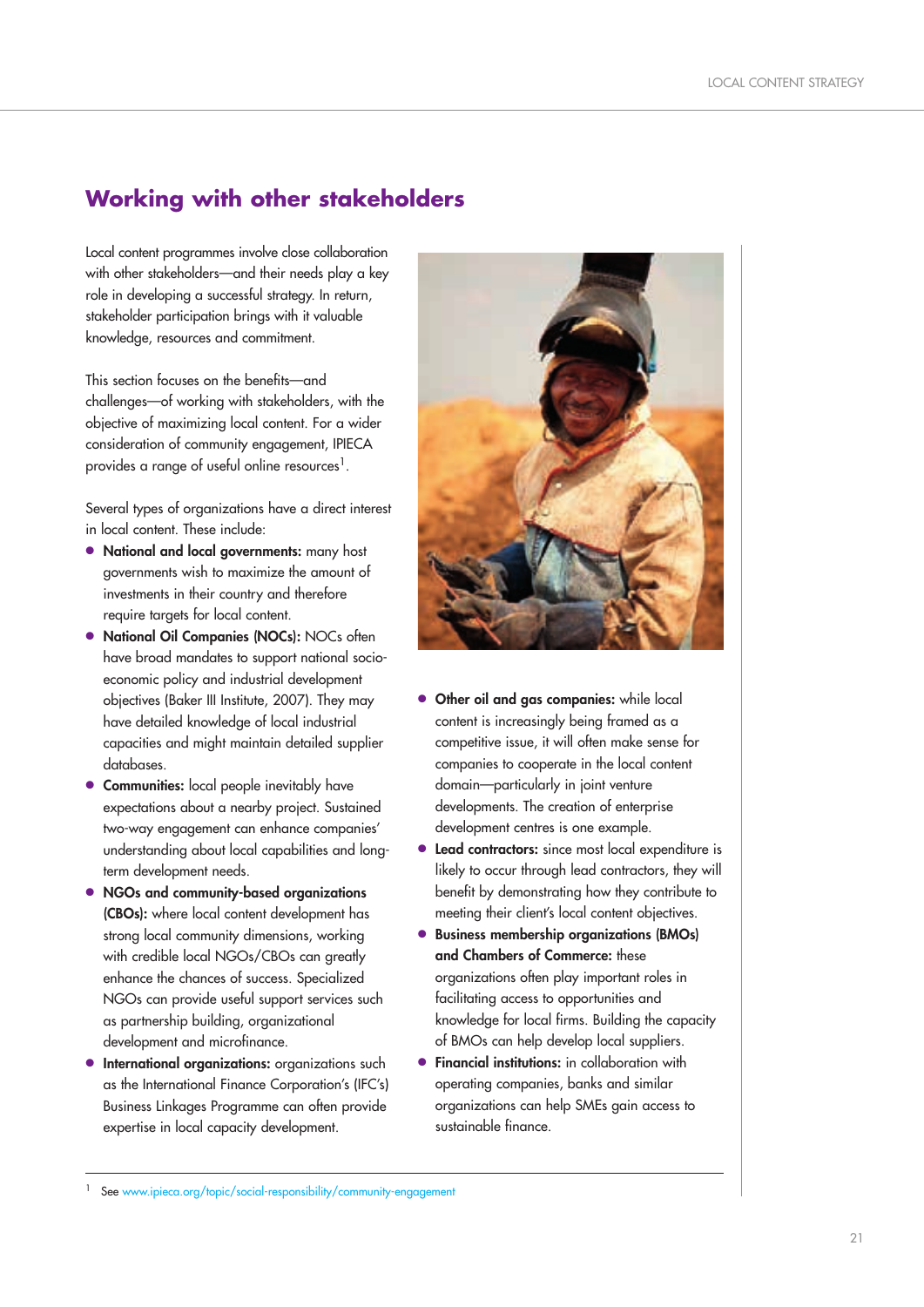Benefits from working with external stakeholders include:

- **Resources:** working with others can bring additional resources, expanded capacity and economies of scale.
- **Knowledge, skills and risk sharing:** helping to manage risk can often lead to multi-sector/ multi-partner solutions to the complex problems associated with developing local content programmes.
- **Third-party broker:** providing legitimacy, independence and objectivity.
- **Ownership:** enhancing a sense of responsibility over processes and assets.
- **Sustainability:** providing mechanisms for programmes to become self-sufficient and sustainable.
- **Legitimacy:** giving greater positive recognition for a company's activities (Wise & Shtylla, 2007).

These benefits notwithstanding, there are challenges in working with other stakeholders – not least of which is the time and commitment needed to establish partnerships.

Successful collaborations identify common objectives and align these to the different participants' priorities.

## **Infrastructure**

Infrastructure—such as power, water or transport facilities—is critical to the success of local content plans and activities. For example, reliable power can provide direct opportunities for local businesses, and can lead to the provision of more reliable products and services as businesses are no longer burdened with the additional operating costs that result when back-up power/diesel generators are needed.

In some cases, oil and gas companies need to provide some critical infrastructure themselves, or to enter into a cost sharing arrangement with the relevant government. This is often part of the production sharing agreement. Wherever possible, however, it is more appropriate and sustainable to encourage governments to make infrastructure investments themselves.

Primary oil and gas contractors may also consider investing in local infrastructure when it is in their

strategic or commercial interests. Oil and gas companies can encourage this by:

- **●** providing details of future potential contracts that would justify such investments;
- **●** allowing some provision in project scope to support or catalyse infrastructure investments where there is a business case for such an investment; and
- **●** facilitating partnerships between different contractors and suppliers to spread risk and the investment burden.

Understandably, governments are more likely to invest in infrastructure where there is a wider national benefit beyond support for the local oil and gas support industry. There may be a case for this type of investment to be financed by the revenues (or future revenues) arising from oil and gas production.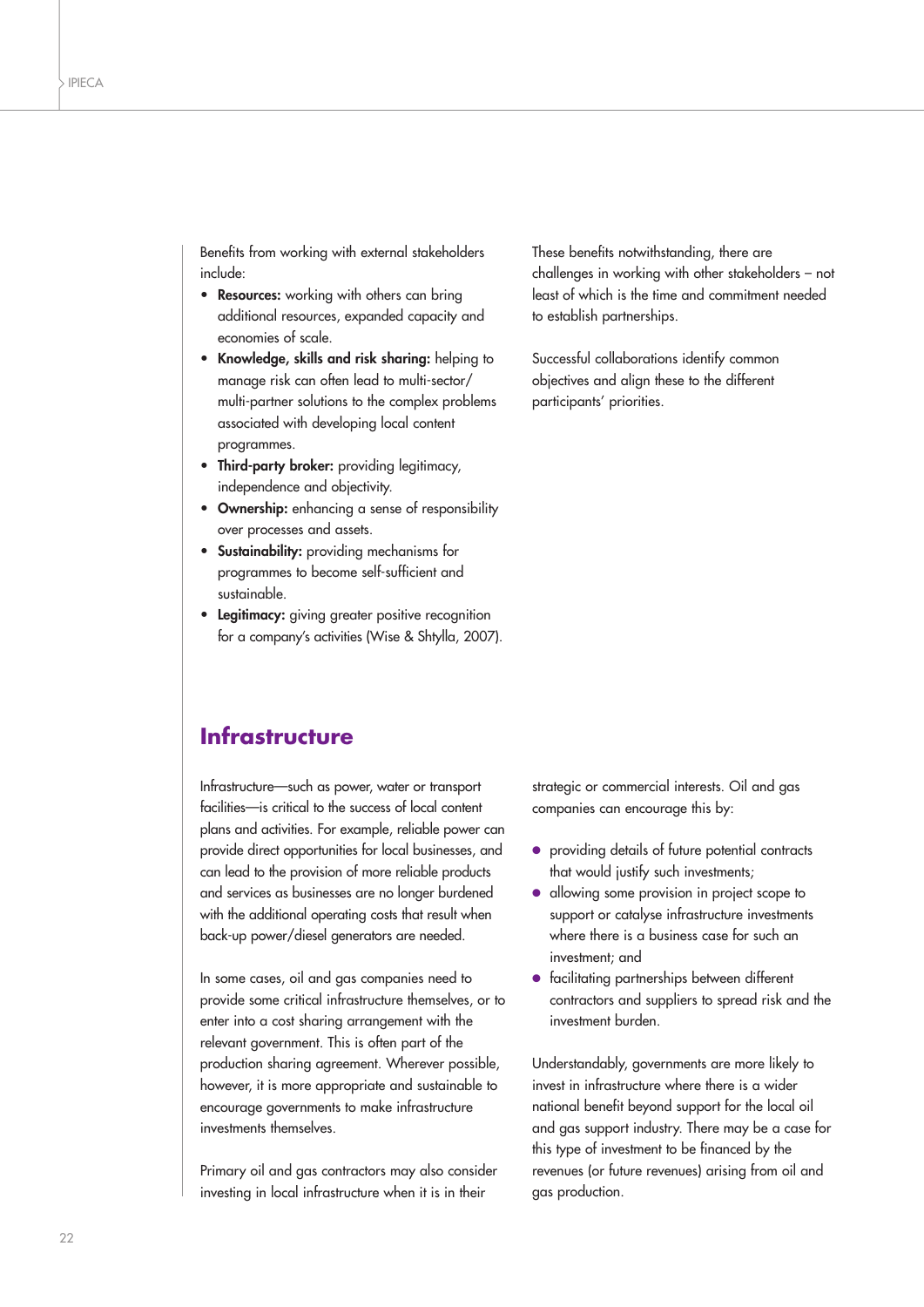## **Measuring progress**

Every local content strategic plan should include appropriate indicators that allow the company to measure progress against objectives. Collecting suitable data also helps to meet compliance and reporting requirements. These vary by country and definitions of local content.

The second edition of the IPIECA *Oil and Gas Industry Guidance on Voluntary Sustainability Reporting* (published in 2010) includes metrics to help companies monitor and communicate their work on local content for external corporate reporting. For internal monitoring, the first edition of the same document (IPIECA, 2005) proposes some basic key performance indicators (KPIs). These may help companies establish a process to measure a return on their investment and determine the value added in an international or national context.

Figure 2 is an example of a template used by IPIECA member companies for measuring and tracking local content performance on a project. The template helps to estimate the actual monetary value delivered by local firms for each contract.

Another useful resource is the Measuring Impact Framework developed by the World Business Council for Sustainable Development and the International Finance Corporation (WBCSD & IFC, 2008). Although not designed specifically to measure the impacts of local content strategies, it provides an easy-to-follow four-step methodology that helps users measure, assess and manage their impacts on society.

The environment in which a local content strategy is developed and implemented is likely to be very dynamic. It is therefore essential to review systems and procedures regularly. This review should include:

- **•** the regulatory environment;
- **●** availability of goods and services;
- **●** availability of service providers (e.g. training or educational facilities); and
- social or political change.

|                           |                                                 |                                                    |                                 |                                             |                            |                                                                            |                                                                                  |                                                                                                |                                                                                         |                           | % of Total Committed Value     |                                                |
|---------------------------|-------------------------------------------------|----------------------------------------------------|---------------------------------|---------------------------------------------|----------------------------|----------------------------------------------------------------------------|----------------------------------------------------------------------------------|------------------------------------------------------------------------------------------------|-----------------------------------------------------------------------------------------|---------------------------|--------------------------------|------------------------------------------------|
| Contract/<br>PO<br>number | Single<br>Source<br>(SS) or<br>bidding<br>(CFT) | Object/Description                                 | Contractor/<br>Supplier<br>Name | Effective<br>Date of<br>initial<br>Contract | Anticipated<br>Finish Date | Initial value<br>of Contract<br><b>Historical</b><br>Value in<br>'000s USD | Approved<br>Amendments<br>(if any)<br><b>Historical</b><br>Value in<br>'000s USD | <b>Total Committed</b><br>Value (i.e. Value<br>of Contracts and<br>Amendments)<br>in '000s USD | Expenditure<br>to date by<br>31 December<br>(i.e. Value of<br>Work Done<br>in '000s USD | <b>International</b><br>% | <b>National/</b><br>Local<br>% | <b>Total 100%</b><br>(for checking<br>purpose) |
|                           |                                                 | <b>Engineering Services</b>                        |                                 |                                             |                            | 10,000                                                                     | 3,000                                                                            | 13,000                                                                                         | 15,000                                                                                  | 100                       | 0                              | 100                                            |
|                           |                                                 | Maintenance and Inspection                         |                                 |                                             |                            | 5,000                                                                      | 500                                                                              | 5,500                                                                                          | 3,000                                                                                   | 50                        | 50                             | 100                                            |
|                           |                                                 | <b>EPC Facilities</b>                              |                                 |                                             |                            | 3,000,000                                                                  | 150,000                                                                          | 3,150,000                                                                                      | 2,500,000                                                                               | 75                        | 25                             | 100                                            |
|                           |                                                 | EPC Pipeline and Facilities                        |                                 |                                             |                            | 500,000                                                                    | 100,000                                                                          | 600,000                                                                                        | 500,000                                                                                 | 85                        | 15                             | 100                                            |
|                           |                                                 | Logistics Services<br><b>Construction Services</b> |                                 |                                             |                            | 20,000                                                                     | 4,000                                                                            | 24,000                                                                                         | 5,500                                                                                   | $\mathbf 0$<br>$\Omega$   | 100<br>100                     | 100<br>100                                     |
|                           |                                                 | <b>Diving Services</b>                             |                                 |                                             |                            | 50,000<br>500                                                              |                                                                                  | 50,000<br>500                                                                                  | 7,000<br>700                                                                            | 80                        | 20                             | 100                                            |
|                           |                                                 |                                                    |                                 |                                             |                            |                                                                            |                                                                                  |                                                                                                |                                                                                         |                           |                                |                                                |
|                           |                                                 |                                                    |                                 |                                             |                            |                                                                            |                                                                                  |                                                                                                |                                                                                         |                           |                                |                                                |
|                           |                                                 |                                                    |                                 |                                             |                            |                                                                            |                                                                                  |                                                                                                |                                                                                         |                           |                                |                                                |
|                           |                                                 |                                                    |                                 |                                             |                            |                                                                            |                                                                                  |                                                                                                |                                                                                         |                           |                                |                                                |
|                           |                                                 |                                                    |                                 |                                             |                            |                                                                            |                                                                                  |                                                                                                |                                                                                         |                           |                                |                                                |
|                           |                                                 |                                                    |                                 |                                             |                            |                                                                            |                                                                                  |                                                                                                |                                                                                         |                           |                                |                                                |
|                           |                                                 |                                                    |                                 |                                             |                            |                                                                            |                                                                                  |                                                                                                |                                                                                         |                           |                                |                                                |
|                           |                                                 |                                                    |                                 |                                             |                            |                                                                            |                                                                                  |                                                                                                |                                                                                         |                           |                                |                                                |
|                           |                                                 |                                                    |                                 |                                             |                            |                                                                            |                                                                                  |                                                                                                |                                                                                         |                           |                                |                                                |
|                           |                                                 |                                                    |                                 |                                             |                            |                                                                            |                                                                                  |                                                                                                |                                                                                         |                           |                                |                                                |
|                           |                                                 |                                                    |                                 |                                             | Total                      | 3,585,500                                                                  |                                                                                  | 3,843,000                                                                                      | 3,031,200                                                                               | 2,317,060                 | 714,140                        | 3,031,200                                      |
|                           |                                                 |                                                    |                                 |                                             |                            |                                                                            |                                                                                  |                                                                                                |                                                                                         | 76%                       | 24%                            | 100%                                           |

**Figure 2** *A template for monitoring and evaluating local content*

local content from expe

**897,600 30%**

local content from initial contract values **954,350**

local content from total committed value

**31%**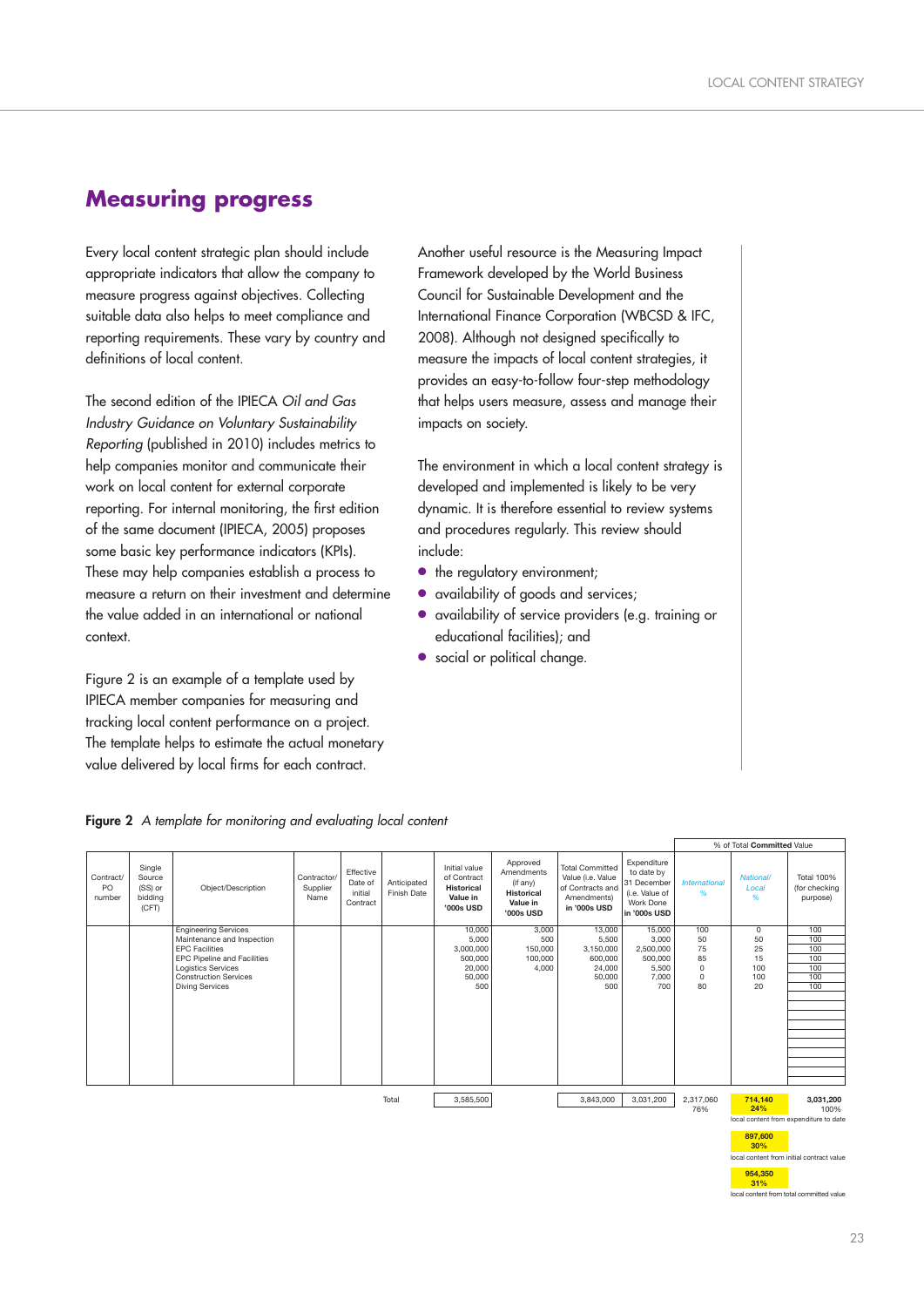## **Summary—key success factors**

Developing skilled local workers and competitive local suppliers able to perform to the exacting standards of the industry is a difficult—and timeconsuming—process. Challenges are compounded by factors outside the company's control, such as the quality of educational systems, the business regulatory environment, the availability of finance and the condition of infrastructure.

Nevertheless, IPIECA members find that the time and effort invested in developing local content

programmes have been worthwhile in terms of strategic and commercial benefits—and the gains to economic growth and sustainable development.

Four factors are key to successful implementation of local content strategy: contextual analysis; starting early; a long-term perspective; and free-flowing, transparent information streams.

Table 6 provides a snapshot.

| <b>Success factor</b>                                  | Importance                                                                                                                                                                                                                                                                                                                                                                                                                                                                                                                     | <b>Reference</b>                                                     |
|--------------------------------------------------------|--------------------------------------------------------------------------------------------------------------------------------------------------------------------------------------------------------------------------------------------------------------------------------------------------------------------------------------------------------------------------------------------------------------------------------------------------------------------------------------------------------------------------------|----------------------------------------------------------------------|
| Contextual<br>analysis                                 | A thorough understanding of local context-with emphasis<br>on demand-side requirements, supply-side capabilities<br>and barriers-enables a company to manage the<br>challenges that limit local worker and firm participation.                                                                                                                                                                                                                                                                                                 | Part 1: Introduction<br>$(pages 3-8)$                                |
| <b>Starting early</b>                                  | • There are long lead times in developing local capabilities.<br><b>Starting early</b><br>(pages 25-26)<br>Decisions made early in the project life cycle have<br>$\bullet$<br>significant implications.                                                                                                                                                                                                                                                                                                                       |                                                                      |
| Taking a long-<br>term perspective                     | Local content development can be costly and time-<br>consuming in the short term. Bearing this in mind from the<br>start facilitates the achievement of more realistic and<br>sustainable outcomes.                                                                                                                                                                                                                                                                                                                            | Taking a long-term<br>perspective<br>(pages 26)                      |
| Free-flowing,<br>transparent<br>information<br>streams | A steady supply of information enables local firms and<br>workers to understand opportunities and requirements,<br>and supports client companies in understanding local<br>capabilities.<br>Having an effective communications programme in place<br>is a low-cost exercise that helps markets to function better<br>and often reduces the requirements for other more costly<br>interventions.<br>Transparency throughout is fundamental to the integrity of<br>$\bullet$<br>the process and the perceptions of stakeholders. | Free flowing,<br>transparent<br>information streams<br>(pages 28-29) |

#### **Table 6** *Key factors for successful implementation of a local content strategy*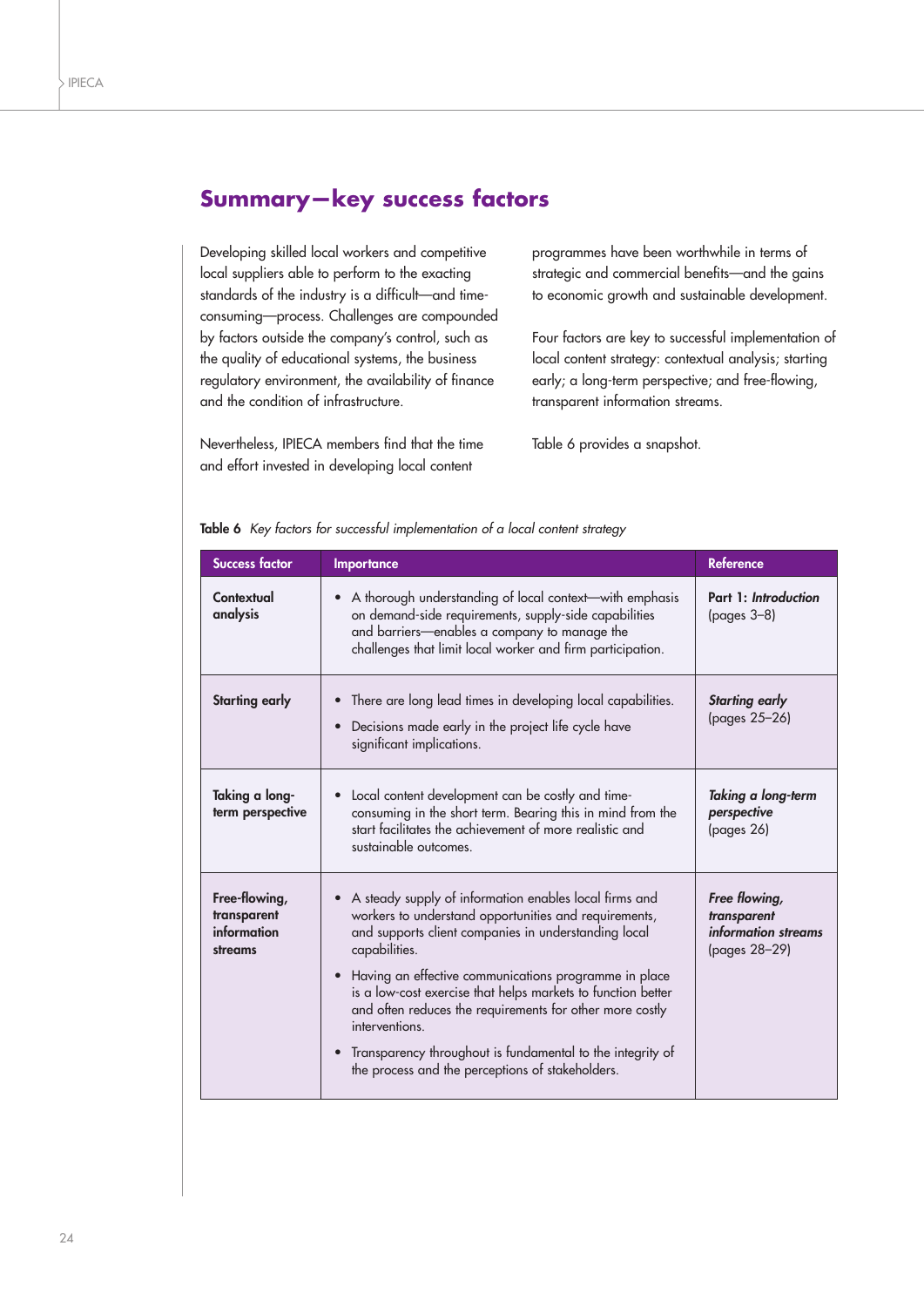#### **CASE STUDY**

**Enhancing fabrication capabilities in the Nigerian oil and gas industry (the EFCN Project)** (Statoil, 2008) (INTSOK, 2009)

In 2000, the Governments of Norway and Nigeria commissioned a detailed industry study. Its aim was to assess the enabling environment for private sector development in the Nigerian upstream petroleum industry and to recommend strategies to improve the capabilities of local supply and service companies.

The report that resulted, *Enhancement of Local Content in the Upstream Oil and Gas industry in Nigeria*, identified the fabrication industry as having the highest potential for increasing Nigerian content. The study based this conclusion on analysis of the potential for increasing employment and locally manufactured equipment.

The study led to the development of the EFCN Project. This is now working to increase the competence and capabilities of small- and medium-sized fabricators in Nigeria, enabling them to better compete for business from the oil and gas industry.

The International Finance Corporation arm of the World Bank manages the project, which is funded on a 50/50 basis by Nigeria and Norway. On the Nigerian side, the main contributors are the Nigerian National Petroleum Company and the Petroleum Training Development Fund. The Norwegian contribution is split between the Norwegian Agency for Development Cooperation and industry partners which include Statoil, Aker Solutions and FMC Technologies.

The execution phase of the project started in early 2008. During the course of two years, it assessed the quality management standards of seven small- and medium-sized Nigerian fabricators. The results of this assessment are now forming the basis for a two-year training programme.

The Project has also established a Fabrication Training Centre (FTC) in Lagos. Officially opened in 2009, it includes classrooms and welding workshops. The FTC will provide the EFCN's technical courses. Work is ongoing to establish sustainable governance and participation to ensure that the FTC has a long-term future after completion of the EFCN project.

#### Starting early

It is essential that local content development be considered as early as possible in the project life cycle to ensure that opportunities are fully realized.

This includes early decisions regarding materials and methods of construction. At the beginning of the process, the specification of materials and methods of construction for components or subcomponents can often be modified to better match local capabilities and facilities.

Even some relatively minor decisions, when made soon enough, can have wide-ranging implications. For example, ensuring that specifications for electrical systems and equipment match what is available in the host country may greatly increase

the opportunities to source components and electricians locally.

The importance of starting early is underpinned by:

- **● Capacity development:** effective workforce and supplier development is time consuming. Hence, the earlier these processes are started, the more likely that qualified employees and firms will be available when required. This is particularly important during a development's construction phase when opportunities are many but time is **limited**
- **● Implications of design and procurement decisions:** many decisions made in the early, conceptual stages of a project significantly affect the scope for local participation. Once key parameters are specified and the Front End

*'Early consideration of local content opportunities is vital to ensure the resulting strategy creates benefits for the company and our partners.'* 

> Source: interview with Woodside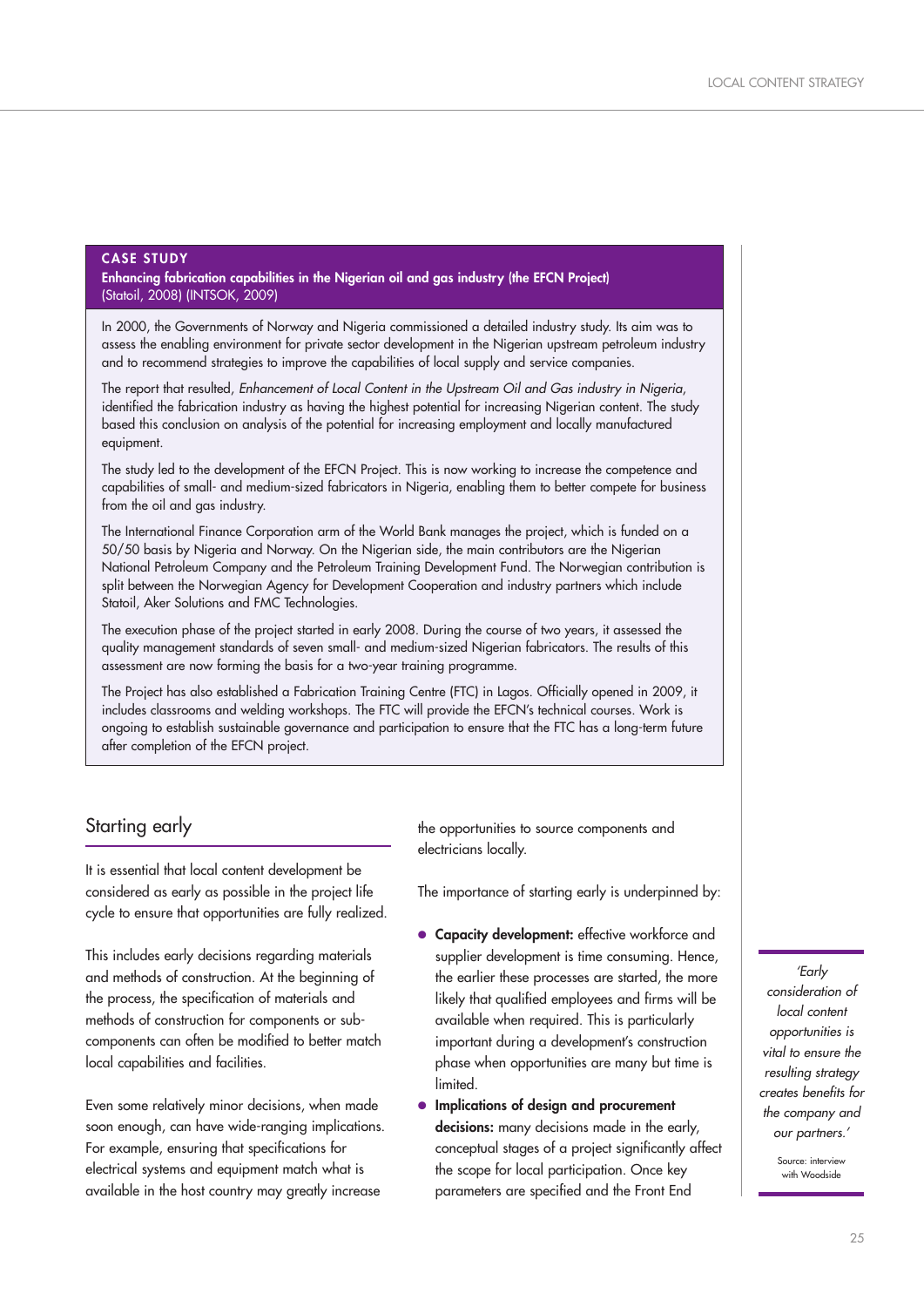Engineering and Design (FEED) phase begins, the opportunities to improve local content become limited and/or more costly. Some companies explicitly include local content requirements in early project decision making gateways. The process can result in benefits from local content expertise in project development teams.

- **● Scheduling:** lead times for workforce and supplier development activities need to be explicitly addressed in project scheduling. Projects may need to initiate these activities several years in advance of other on-the-ground activities.
- **● Information gathering and communications coordination:** this can avoid raising unrealistic expectations if performed before final project approval and as part of an integrated external communications strategy.

#### Taking a long-term perspective

Taking a long-term view can result in more realistic and sustainable outcomes. Companies and operations with high levels of local participation

have typically achieved this over several decades with long-term benefits in terms of cost reductions and stakeholder satisfaction.

The specific benefits of a long-term perspective are:

- **● Skills and capability progression:** employees need operational experience before they can move into supervisory and managerial roles; local firms need to succeed in delivering smaller contracts before moving onto larger, more complicated deals. By planning for this phased progression over a realistic time frame, local content programmes can consistently deliver higher value participation.
- **Challenging regulatory requirements:** regulatory requirements for local content often exceed local capacities in the short term. However, if the company explains the advantages of its longterm approach, governments and regulators will often consider a strategy that demonstrates a realistic progression to higher levels of local content during the course of a project.
- **Linkages across project phases:** there may be opportunities to link skill requirements and supply opportunities between exploration, construction, and operations and maintenance.



*'Local content is a strategic issue and those involved need the vision to see that additional investments of time and resources will deliver benefits in the long-term.'*

Source: interview with BP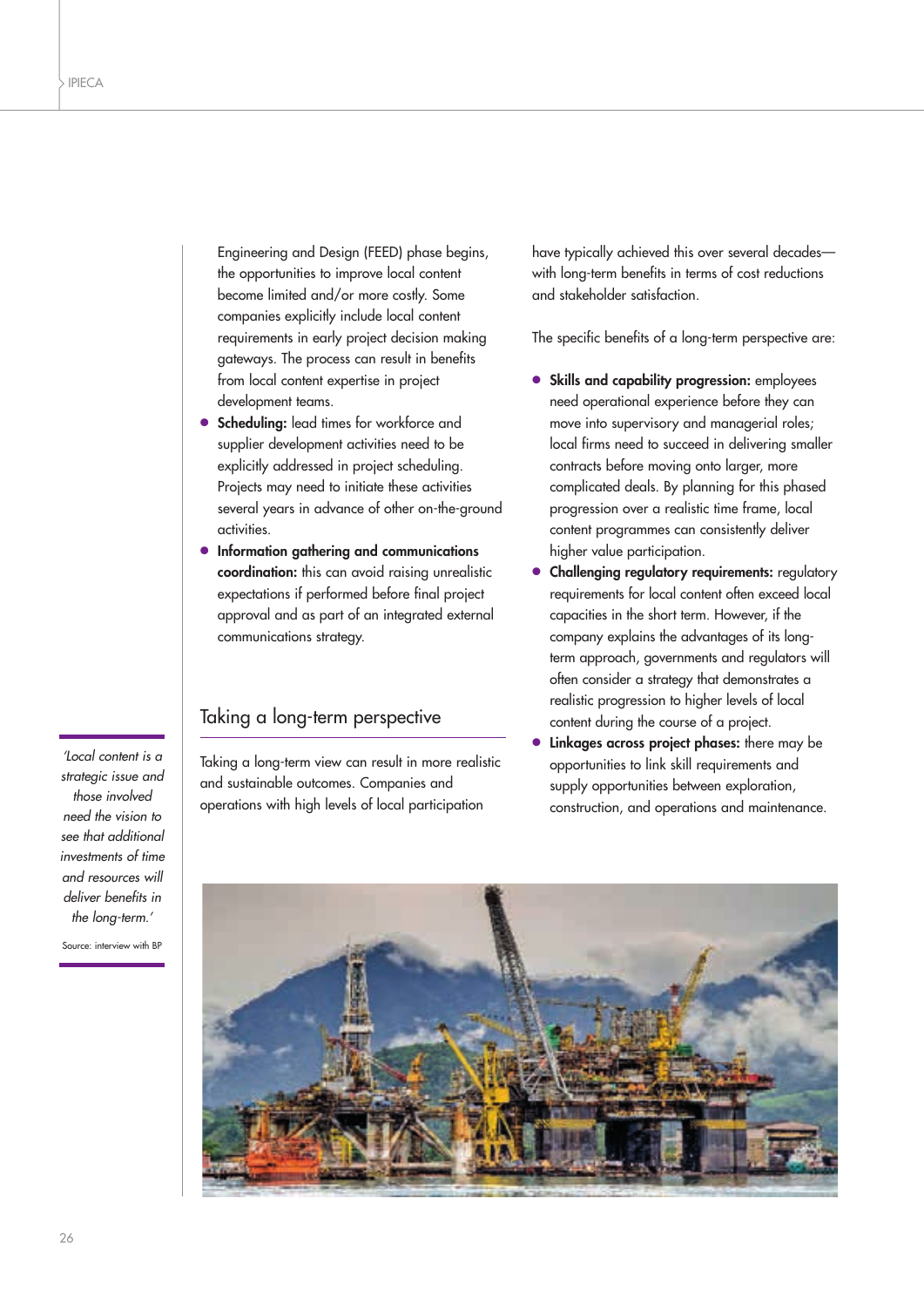#### **CASE STUDY**

**BP Trinidad & Tobago (BPTT): Strategic decision-making in local supply chain development**  (BP, 2005) (BP, 2009) (Trinidad & Tobago Ministry of Energy, 2004) (Wise & Shtylla, 2007)

BPTT is Trinidad and Tobago's leading oil and gas producer and a significant profit centre for BP globally.

Local content is a major priority of the Trinidad and Tobago Government, which aims to 'maximize the level of participation of its national people, enterprises, technology and capital through the development and increasing use of locally-owned businesses … and human capabilities in the conduct of all activities connected with the energy sector'.

As part of BPTT's expansion, the company needed a series of new offshore platforms: Cannonball, Mango and Cashima. Rather than and procuring the design and construction of these facilities from established suppliers in Louisiana, the company took a 'strategic approach' to this investment decision. BPTT considered the design and construction of these platforms to be valuable opportunities for building competitive local engineering and fabrication capacities.

This was a challenging decision in the initial instance, because:

- the local fabrication of the first platform (Cannonball) would incur a US\$10M cost premium (on a total project cost of US\$54M) relative to international fabrication; and
- it was necessary to enhance local skill levels in engineering, design and fabrication to support local participation.

BPTT facilitated local fabrication by supporting the creation of two Joint Ventures (JVs). One was for engineering and construction management with Fluor Corporation (USA) and Summit. The second was for fabrication with Trinidad Offshore Fabricators Co. Ltd. (TOFCO), a JV of Chet Morrison Contractors (USA) and Weldfab Limited. Both JVs provided the means to develop local capacities through both technical training and mentoring.

Since the beginning of the Cannonball project in 2002, the benefits of the strategic approach for BPTT have been significant:

- **Development of competitive local suppliers:** TOFCO and the Summit JV won the subsequent contracts to construct the Mango and Cashima platforms through a competitive tendering process. TOFCO has also secured further platform construction contracts with BHP Billiton and EOG Resources.
- **Cost savings:** BPTT realized more than US\$11 million savings on the construction of the two subsequent platforms through reduced design, engineering and procurement costs and shorter fabrication times. The company could achieve additional savings on future facilities required under long-term production infrastructure requirements.
- **BPTT staff capacity development:** a local BPTT staff member managed the project internally. This helped develop the company's internal capacities in project and supply chain management.
- **Local economic development:** local fabrication activities encouraged the development of nearby SMEs, increased local employment in a previously deprived area of Trinidad and paved the way for wider export opportunities in oil and gas fabrication.
- **Stakeholder recognition:** key stakeholders have acknowledged the success of BPTT's strong commitment to local content development, with investment seen to benefit the country as a whole.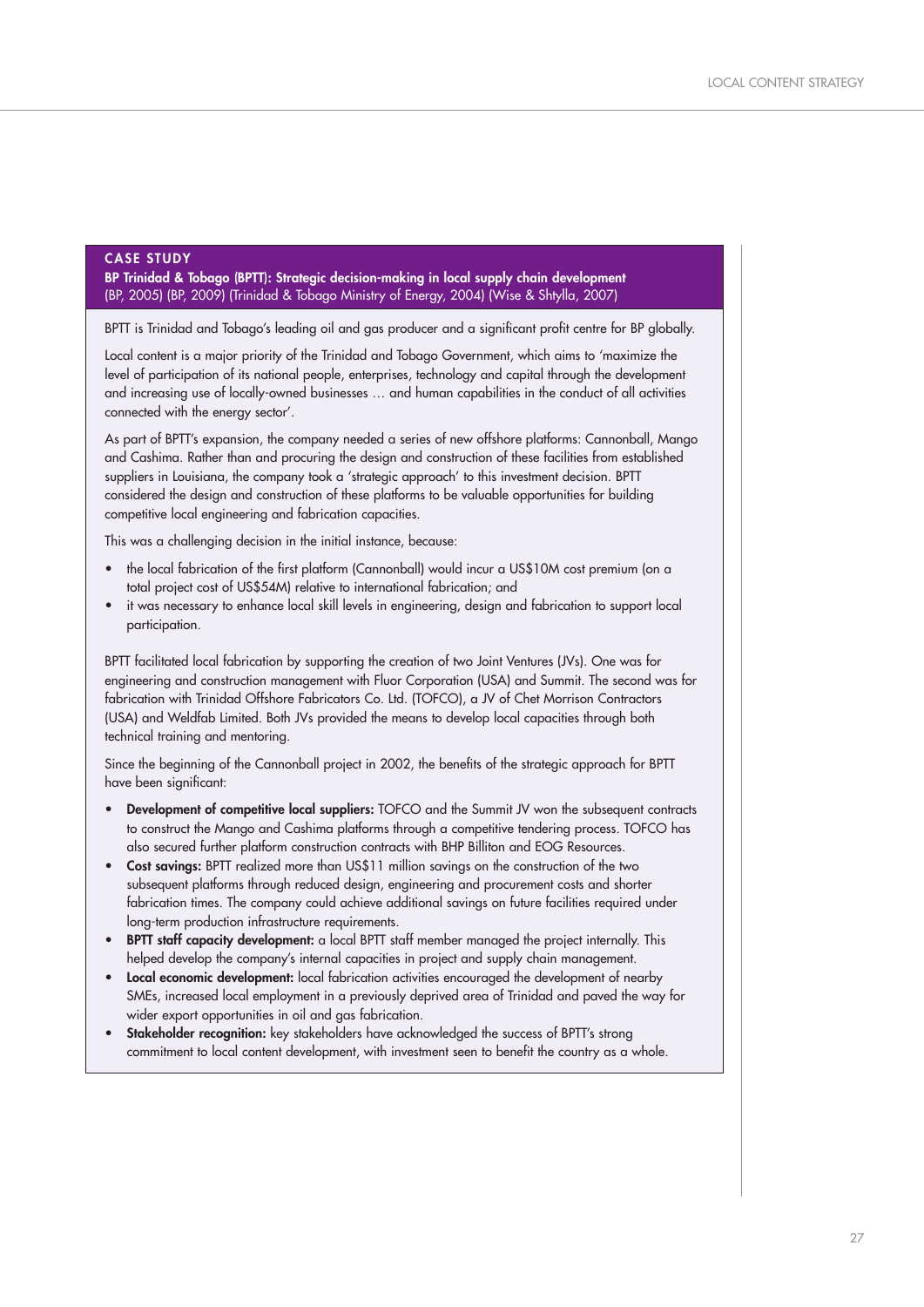### Free flowing, transparent information streams

Information flows are crucial for developing local content. On the supply side, workers and businesses need to be aware of the opportunities that are available and how to access them. On the demand side, technical end users and personnel from procurement and human resources departments in companies and international contractors need to understand the capabilities available locally. They must also become aware of how best to make links with local suppliers. Language barriers and cultural differences may complicate these processes—particularly in new operating environments.

That is why it is advantageous for company and contractor employees to interact personally with local people—augmenting formal communications programmes. Everyone involved benefits from shared insights, greater empathy and growing respect.

Figure 3 illustrates the process.

Key considerations in information management include:

- **● Locally-appropriate communication:** using local languages and distribution channels makes communication more effective—particularly when linking information on supply and employment opportunities to established channels within targeted communities.
- **Future opportunities:** providing information about future requirements and employment opportunities gives local businesses and workers time to invest in capital equipment and to obtain the necessary skills and expertise. It also benefits international contracting companies that may be more willing to invest in training, supplier development, infrastructure and joint ventures if they have a clearer understanding of future projects and contracts. Some oil and gas companies release information about planned activities and requirements up to five years in advance.



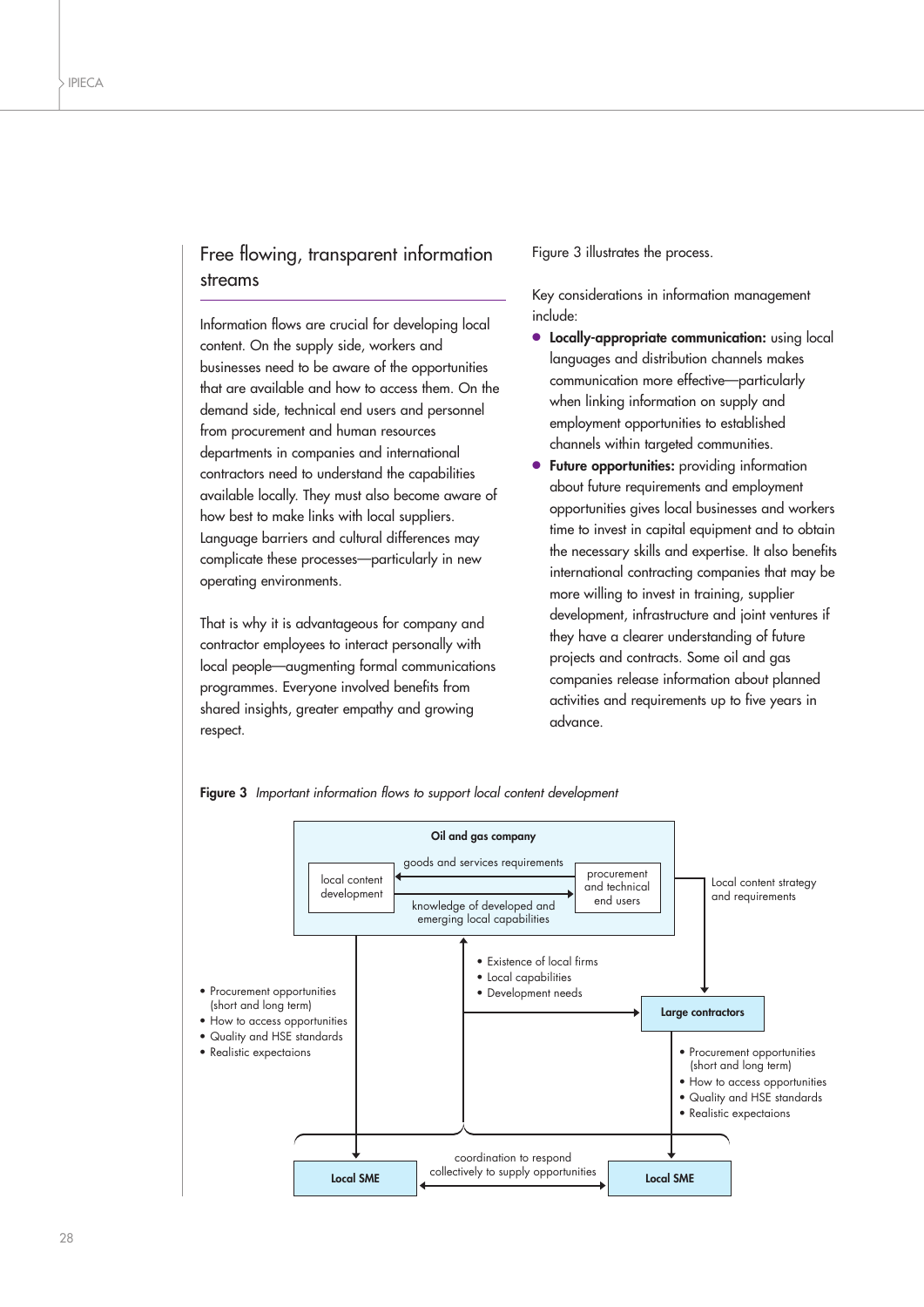- **● Culture change:** communicating non-confidential information about a company's current and future requirements is logistically straightforward, but may require cultural change in favour of transparency.
- **● Transparency:** local content programmes involve making difficult choices about which parties obtain access to employment and business opportunities. Transparency in the way these decisions are made helps to discourage corrupt practices and may mitigate potential grievances from unsuccessful bidders.

This guidance document is evidence of an emerging body of good practice in the management of local content in the oil and gas industry.

As this field evolves, IPIECA will continue its efforts to advance information sharing on good practices.

#### **CASE STUDY**

**Statoil: Petro Arctic Supplier Association in Northern Norway (Petro Arctic, 2010)** 

While Norway has a well-established oil and gas support industry nationally, there was much less local experience available when Statoil began developing the Snøhvit LNG project in the far north of the country. To facilitate greater local participation, Statoil helped to establish the Petro Arctic Supplier Association in 1997.

Petro Arctic's main aim is to maximize deliveries of goods and services from member companies to Snøhvit and future projects in Northern Norway and the Barents Sea. The Association works in cooperation with Statoil, local and regional authorities and, crucially, with contractors and subcontractors.

Petro Arctic is a critical informational link between developers and regional business. It informs members about project progress and markets member companies to developers and their sub-suppliers. Requests for the supply of locally-sourced goods and services are channelled through the association's secretariat.

The Association continues to build productive networks among the member companies, as experience has shown that local businesses must work together to secure contracts. It also provides qualification and training programmes for members so that they are able to satisfy customer demands.

The association has now turned its attention to the Goliat project, the next large development in Northern Norway, and cross-border cooperation with North West Russia.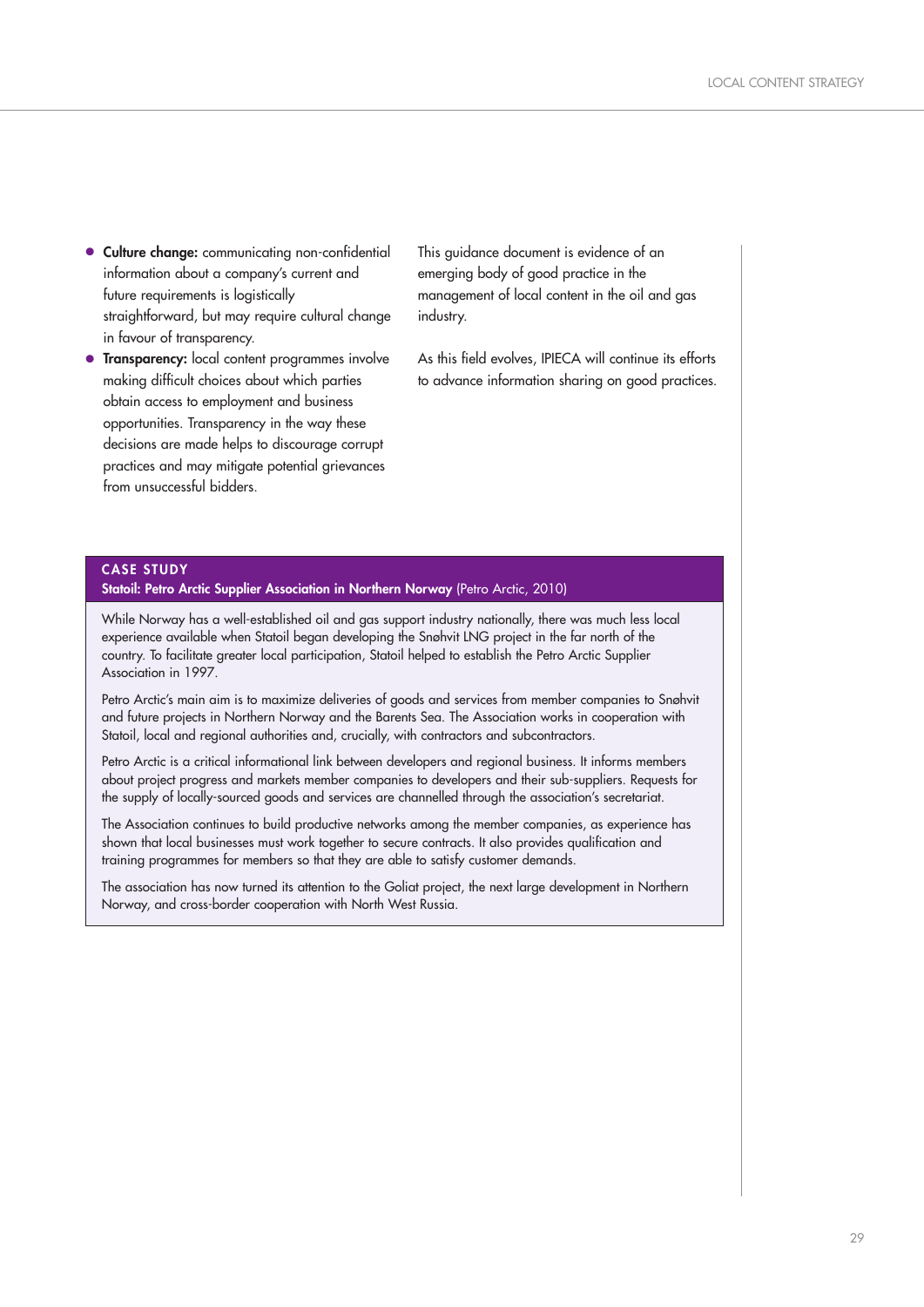## **References**

ANP, 2009. Agência Nacional do Petróleo Gás Natural e Biocombustível (website). www.brasil-rounds.gov.br/index\_e.asp

Baker III Institute, 2007. *The Changing Role of National Oil Companies in International Energy Markets.* James A. Baker III Institute for Public Policy, Rice University.

www.bakerinstitute.org/publications/BI\_PolicyReport\_ 35.pdf; based on International Energy Agency (IEA) estimates.

BP, 2005. *BP in Trinidad and Tobago: Sustainability Report 2005*. www.bp.com/liveassets/bp\_internet/ globalbp/STAGING/global\_assets/downloads/T/B PTT\_SR\_2005.pdf

BP, 2009. *Local Capability Development: bpTT Projects,* bpTT presentation.

CAE (Centro de Apoio Empresarial) www.caeangola.com www.cdcdevelopmentsolutions.org/local-contentdevelopment

EAP, 2007. *Maximising the contributions of local enterprises to the supply chain of oil, gas & mining projects in low income countries.* Engineers Against Poverty (EAP) Briefing Note.

www.engineersagainstpoverty.org/\_db/\_documents/ EAP\_Briefing\_Note\_-\_Local\_Enterprise\_Participation.pdf

ExxonMobil, 2008. *National content: it's the way we do business*. Executive summary of the internal ExxonMobil publication, *Upstream National Content Guidelines, Strategies and Best Practices*. www.exxonmobil.com/Corporate/Files/news\_pub\_ nc.pdf.

Heum, P., Quale, C., Karlsen, J., Kragha, M. and Osahon, G., 2003. *Enhancement of Local Content in the Upstream Oil and Gas Industry in Nigeria: A comprehensive and viable policy approach.* Institute for Research in Economics and Business Administration (SNF). SNF Report No. 25/03. INTSOK, Bergen.

IFC, 2009. *The SME Banking Knowledge Guide*. International Finance Corporation, Washington. www.ifc.org/ifcext/gfm.nsf/AttachmentsByTitle/SME BankingGuidebook/\$FILE/SMEBankingGuide2009. pdf (pg.9).

IFC and ExxonMobil, 2008.

IFC and BHP Billiton, 2008.

INTSOK, 2009. Online newsletter, weekly update 23 October 2009: *EFCN Fabrication Training Centre officially opened in Nigeria*. Website: www.intsok.no/?id=3502

Download brochure at: www.intsok.com/docroot//uploads/doc/Catalogues/ Nigeria-EFCN%20Fabrication%20Brochure%202009.pdf

IPIECA publications library: publications on a range of social responsibility issues are available through the IPIECA website. See:

www.ipieca.org/topic/social-responsibility/communityengagement

IPIECA, 2005. *Oil and Gas Industry Guidance on Voluntary Sustainability Reporting: Using Environmental, Health & Safety, Social and Economic Performance Indicators*. London.

IPIECA, 2010. *Oil and Gas Industry Guidance on Voluntary Sustainability Reporting* (2nd Edition). London.

ITC, 2000. *Improving SME access to public procurement: The experience of selected countries*. International Trade Centre, Geneva.

Nguyen, M. C. *et al.* (2004) *The Development Impact of Small and Medium Enterprises: Lessons Learned from SEAF Investments*. Small Enterprise Assistance Funds (SEAF), Washington.

http://seaf.com/images/reports/11/Volume%201 %20Main%20Report.pdf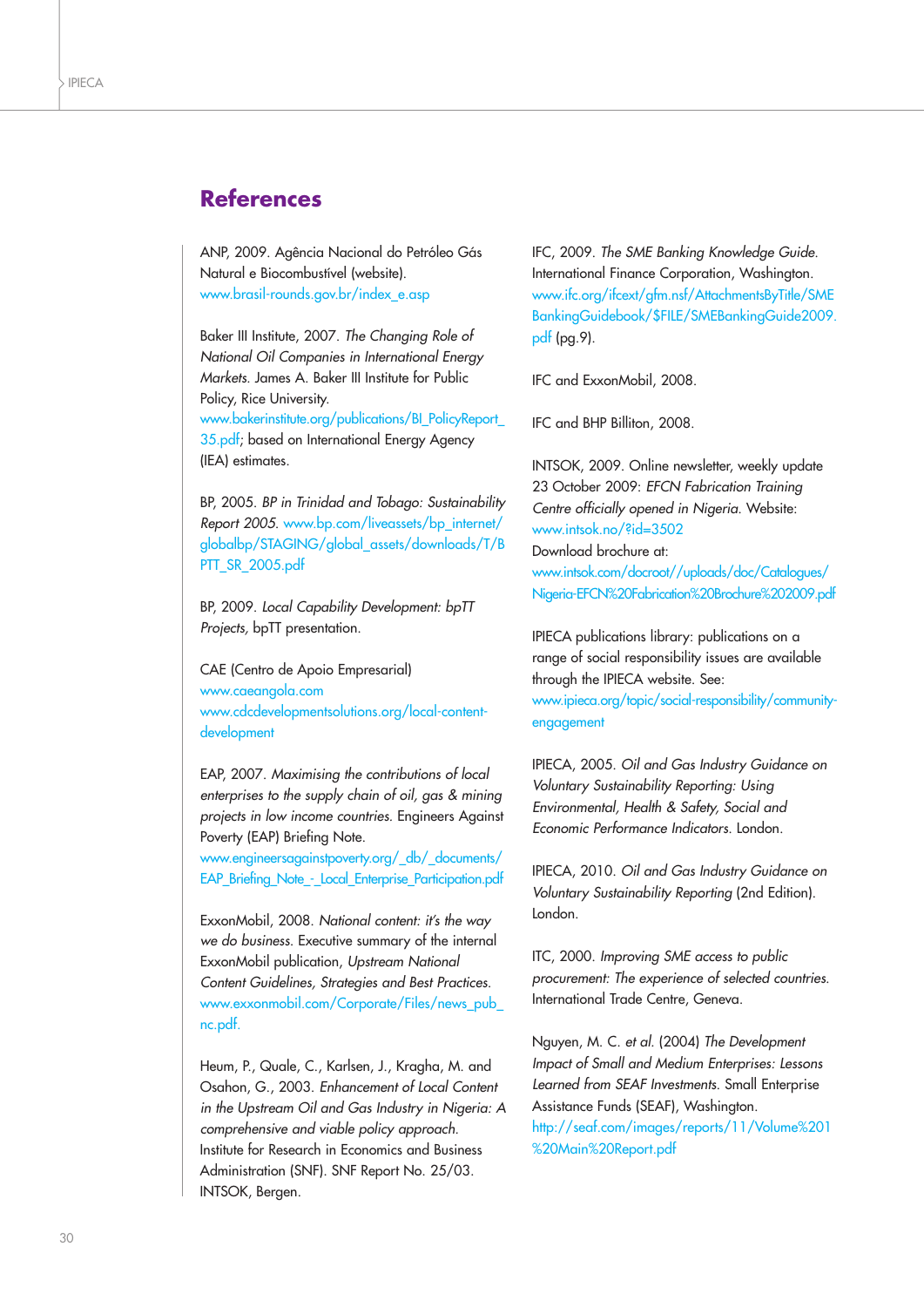Nordas, H. *et al.,* 2003. *The upstream petroleum industry and local industrial development: a comparative study*. SNF Report No. 2003:8, Institute for Research in Economics and Business Administration, Bergen.

Petro Arctic, 2010. Petro Arctic—Network of suppliers for petroleum projects in the north (website).

www.petroarctic.no/index.php?page\_id=1235

Ruffing, L., 2006. *Deepening Development Through Business Linkages*. United Nations Conference on Trade and Development, New York and Geneva.

Statoil, 2008. Annual Report. Available online at: www.statoil.com/AnnualReport2008/en/Sustainability/ Society/Pages/5-6-3-2-5\_EnhancingLocalContentIn Nigeria.aspx.

Statoil, 2009. *Annual and Sustainability Report 2008* (website). www.statoil.com/AnnualReport2008/en/Country Spotlight/Russia/Pages/default.aspx

Trinidad and Tobago Ministry of Energy and Energy Industries, 2004. *Local Content and Local Participation Policy & Framework*. www.energy.gov.tt/content/72.pdf

Warner, M., Alexander, K., Matthews, P. and Lynch, M., 2007. *Learning from AMEC's Oil and Gas Asset Support Operations in the Asia Pacific Region; with case study of the Bayu-Undan Gas Recycle Project, Timor-Leste*. ODI/EAP, 2007.

Watermeyer, R., 2006. 'Poverty Reduction Responses to the Millennium Development Goals'. In: *Structural Engineer*, Vol. 84, No. 9. 2 May 2006.

WBCSD & IFC, 2008. *Measuring Impact Framework Methodology: Understanding the Business Contribution to Society.* World Business Council for Sustainable Development (WBCSD) and International Finance Corporation (IFC), Geneva.

Wilson, E. and Kuszewski, J., 2011. *Shared value, shared responsibility: a new approach to managing contracting chains in the oil and gas sector*. IIED, London, April 2011. http://pubs.iied.org/16026IIED.html

Wise, H. and Shtylla, S., 2007. *The Role of the Extractive Sector in Expanding Economic Opportunity, Corporate Social Responsibility*. Initiative Report No. 18, the Kennedy School of Government, Harvard University, Cambridge, MA.

World Bank, 2011. *Doing Business: Measuring business regulations*. (Website.) www.doingbusiness.org